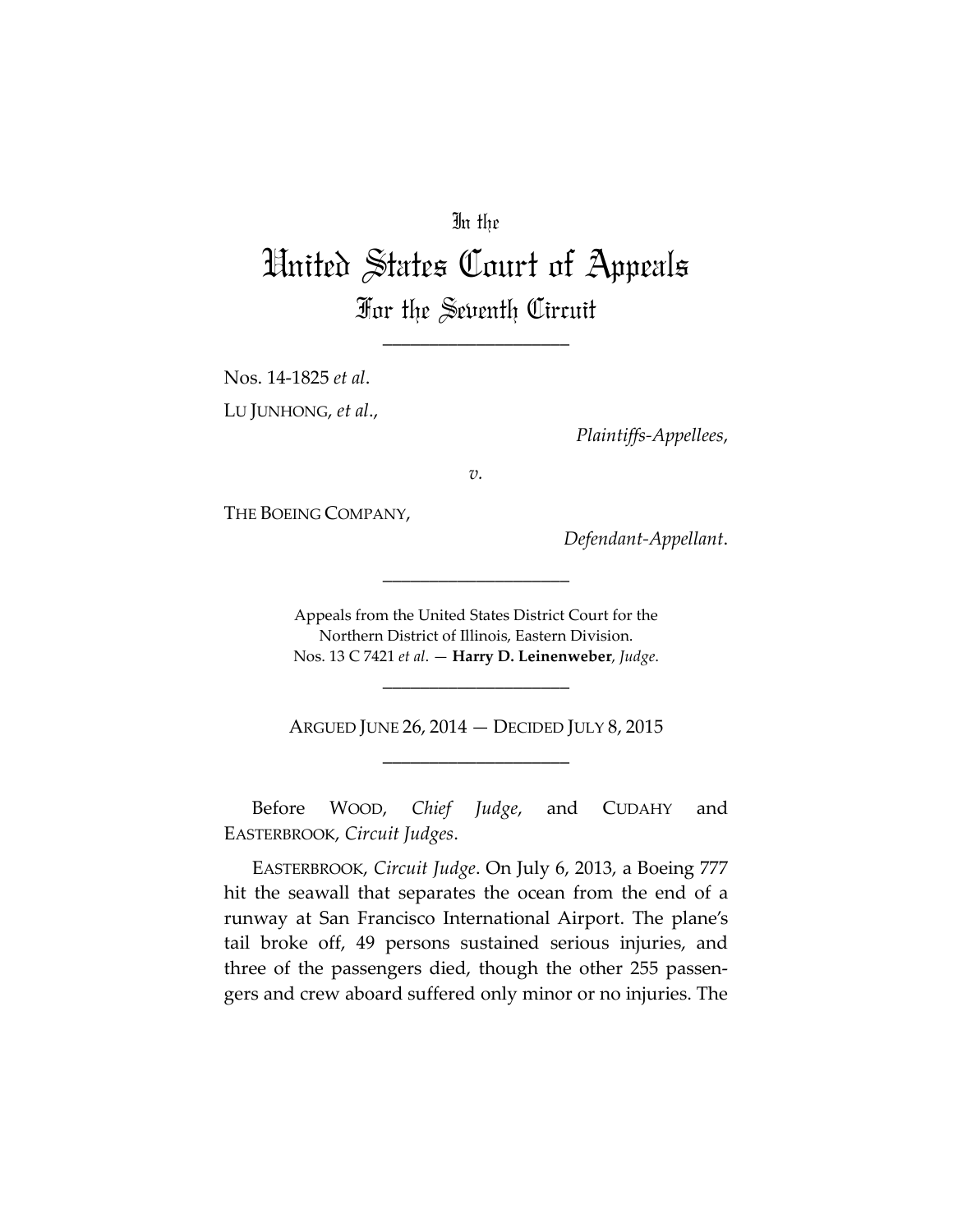flight, operated by Asiana Airlines, had crossed the Pacific Ocean from Seoul, Korea. The National Transportation Safety Board concluded that the principal cause of the accident was pilot error: the pilots approached too low and too slow, and by the time they attempted to add power and execute a missed approach, it was too late. Only three seconds remained until the impact, the plane was about 90 feet above the ground, and the "airplane did not have the performance capability to accomplish a go-around." *Aircraft Accident Report: Descent Below Visual Glidepath and Impact with Seawall, Asiana Airlines Flight 214* (NTSB June 24, 2014) at 126. The Board believed that the pilots would have had to act eight or nine seconds earlier (a total of 11 or 12 seconds before reaching the seawall) to avoid hitting it. *Id.* at 84–85.

Suits brought in federal courts in California, and some other district courts, were consolidated by the Panel on Multidistrict Litigation in the Northern District of California under 28 U.S.C. §1407(a). Some passengers filed suit against Boeing in state courts of Illinois, contending that the plane's autothrottle, autopilot, and low-airspeed-warning systems contributed to the pilots' errors. Boeing removed these suits to federal court, asserting two sources of jurisdiction: admiralty, plus federal officials' right to have claims against them resolved by federal courts. 28 U.S.C. §§ 1333, 1442. The Panel on Multidistrict Litigation then decided that these suits, too, should be transferred to California to participate in the consolidated pretrial proceedings. But before receiving the Panel's formal directions to transfer the suits to California, the district court remanded them for lack of subject-matter jurisdiction. 2013 U.S. Dist. LEXIS 175699 (N.D. Ill. Dec. 16, 2013), reconsideration denied, 2014 U.S. Dist. LEXIS 50210 (N.D. Ill. Apr. 11, 2014). The court concluded that Boeing did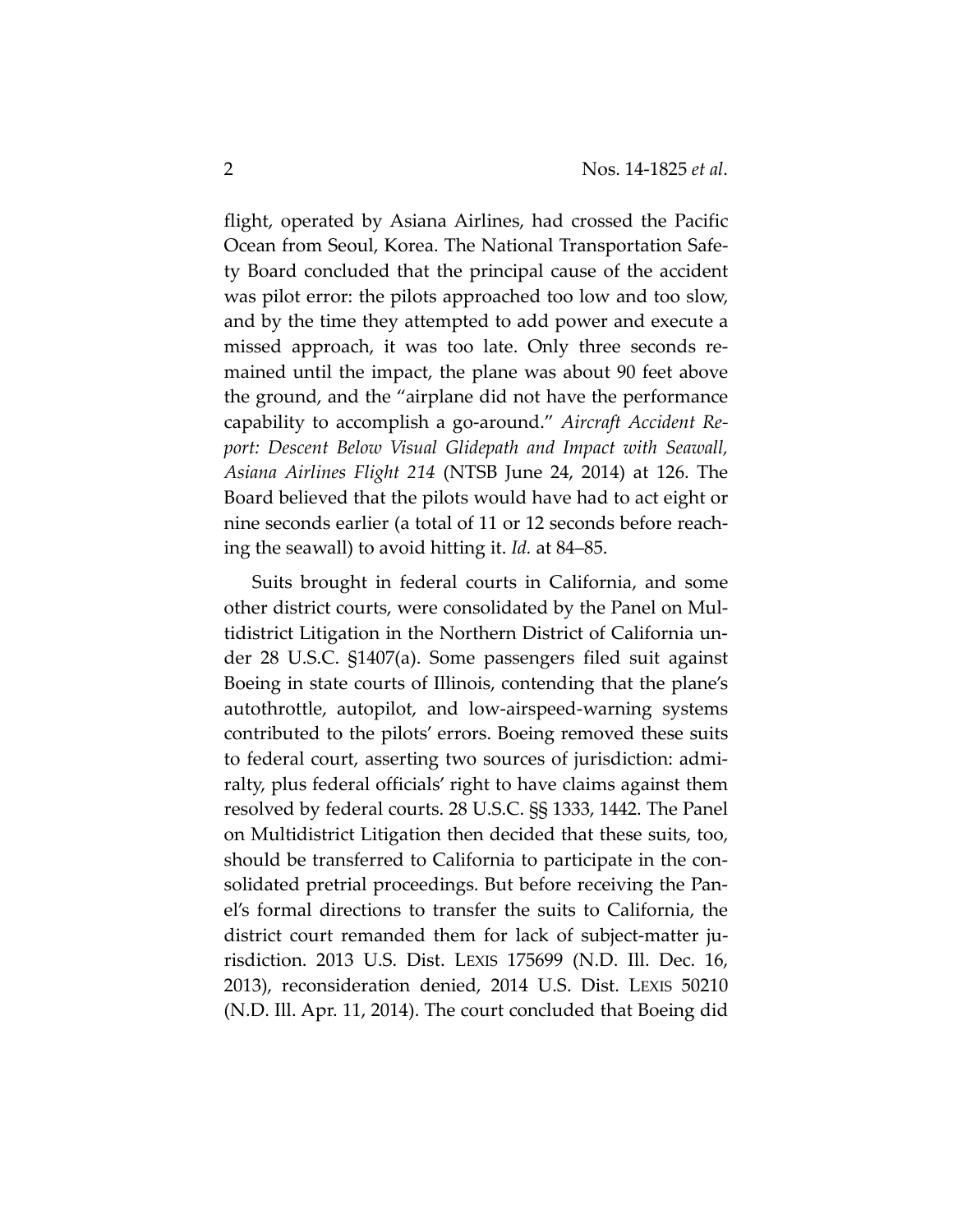not act as a federal officer for the purpose of §1442 and that the tort occurred on land, when the plane hit the seawall, rather than over navigable water. Boeing appealed, as it is entitled to do: removal under §1442 is an exception to 28 U.S.C. §1447(d), which makes most remands non-reviewable. We stayed the remand orders.

### **I**

First in line is the question whether Boeing was entitled to remove under §1442(a)(1), which offers a federal forum to "[t]he United States or any agency thereof or any officer (or any person acting under that officer) of the United States or of any agency thereof, in an official or individual capacity, for or relating to any act under color of such office". Boeing obviously is not the United States, a federal agency, or a federal officer, but it maintains that it is a "person acting under [a federal] officer" because federal regulations require it to assess and certify the airworthiness of its planes.

Boeing contends that it is "acting under" the Federal Aviation Administration because "the FAA has granted Boeing authority to use FAA-approved procedures to conduct analysis and testing required for the issuance of type, production, and airworthiness certifications for aircraft under Federal Aviation Regulations. In carrying out those functions, Boeing is subject to FAA control, and it acts as a representative of the FAA Administrator." Instead of sending a cadre of inspectors to check whether every aircraft design meets every particular of every federal rule and policy, the FAA allows Boeing (and other firms) to do some of the checking itself. In particular, Boeing maintains, FAA Order 8100.9A authorizes and requires it to analyze the adequacy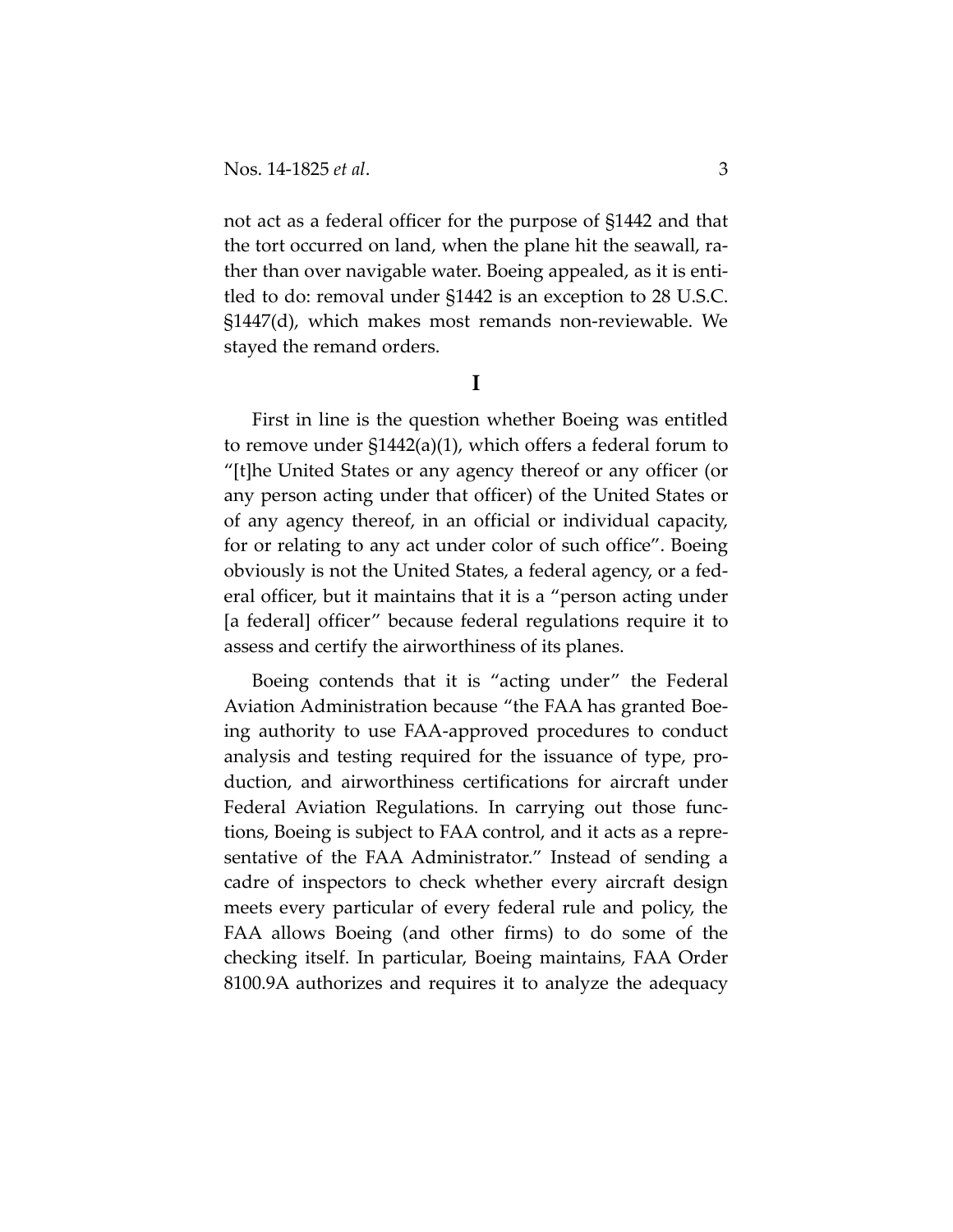of its autopilot and autothrottle systems and certify that they meet the regulatory requirements of 14 C.F.R. §25.1309.

It would be linguistically possible to call self-certification a form of "acting under" the FAA. Yet all businesses must ensure that they comply with statutes and regulations. Sometimes they use the information internally, to decide whether they must make changes. Sometimes they must certify compliance. For example, Boeing's brief on this appeal closes with three certifications: (1) that the brief was properly filed with the court and served on opposing counsel; (2) that the portions subject to a length limit contain 11,882 words and that it meets the typeface requirements of Fed. R. App. P. 32; and (3) that all of the materials required by Seventh Circuit Rule 30 have been included in the appendix. Would Boeing's lawyers say that these certifications make Boeing (or its law firm) persons "acting under" the judiciary? Yet certifications just demonstrate a person's awareness of the governing requirements and evince a belief in compliance. Judges often call lawyers "officers of the court," but no one should think that this means that a lawyer can use §1442 to remove a state-law malpractice suit to federal court. A figure of speech does not make someone a federal officer or a person "acting under" one. See *Howard v. St. Germain*, 599 F.3d 455 (5th Cir. 2010) (treating a lawyer's invocation of §1442 as sanctionably frivolous).

This analysis implies that the right question is whether being subject to governmental requirements is enough to make a person one "acting under" the author of those regulations, for the purpose of §1442. And we know from *Watson v. Philip Morris Cos*., 551 U.S. 142 (2007), that being regulated, even when a federal agency "directs, supervises, and moni-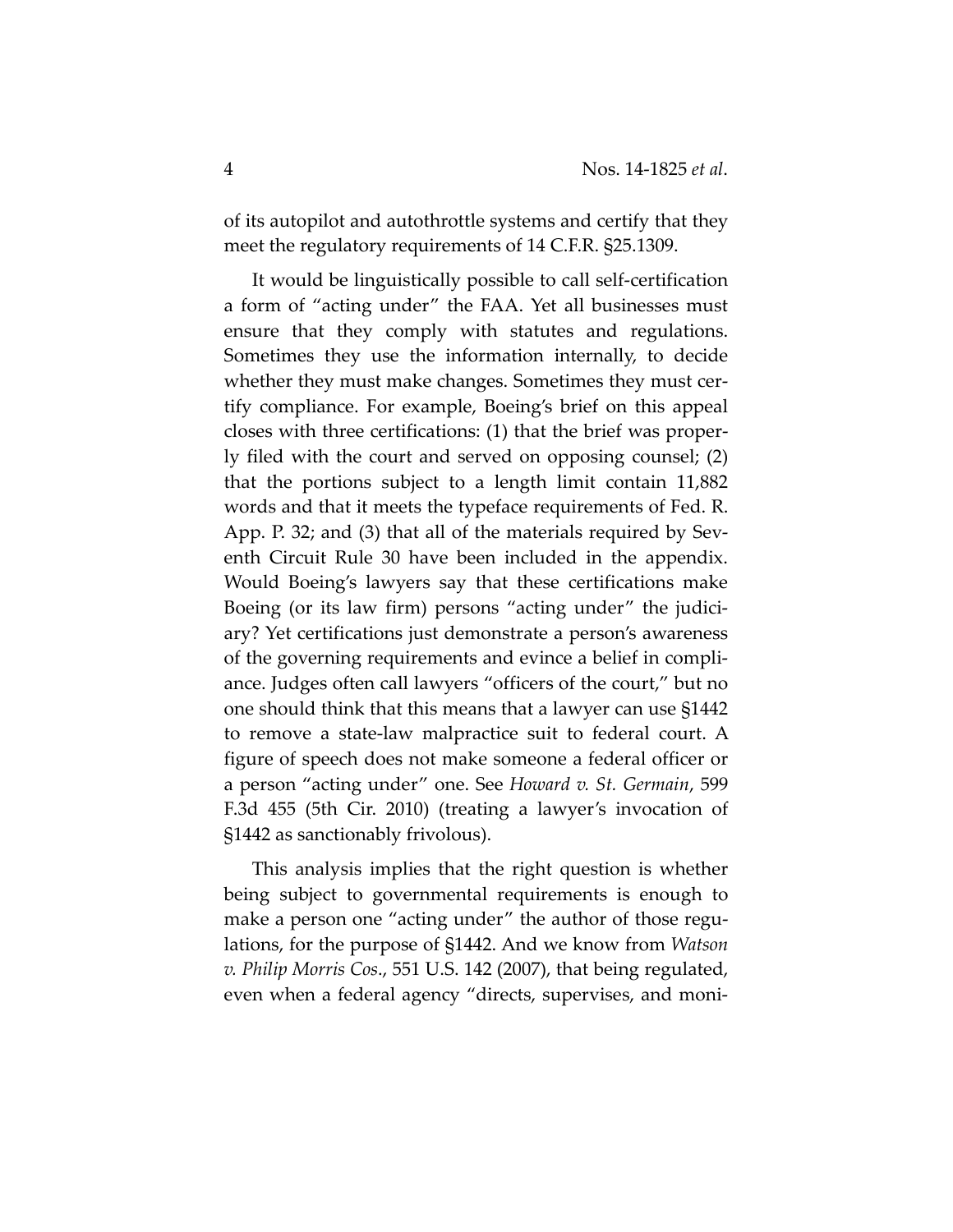tors a company's activities in considerable detail" (*id*. at 145), is not enough to make a private firm a person "acting under" a federal agency.

Watson sued a cigarette manufacturer, contending that it had cleverly manipulated the testing of its products to show low levels of tar and nicotine. The manufacturer contended that, to the contrary, it had tested exactly as federal officials required and that any deviation from those protocols was forbidden. As an entity merely following orders, the manufacturer asserted, it should be treated the same as the agency that issued the orders. The Court observed that regulation is ubiquitous, and much regulation can be called complex; if following federal rules allowed litigation in federal court, then all food and drug suits, and many others too, would be removable. The Court thought that neither the language nor the history of §1442 justified reading it to cover the activities of regulated businesses. Instead, the Court concluded, persons "acting under" federal officials are those who provide aid in law enforcement, such as a local police officer who accompanies a federal agent on a drug raid and acts under the federal agent's direction.

This is where Boeing sees its opening. It does not *just* follow regulations; it also certifies compliance with them and in the process reduces the size of the federal bureaucracy. An employee of the FAA who certified the airworthiness of Boeing's autopilot and autothrottle systems would be covered by §1442. Since the FAA has conscripted the regulated company's staff to perform those functions, Boeing maintains, it too comes within §1442.

The problem with this argument is the one we stated at the outset. *Every* regulated firm must use its own staff to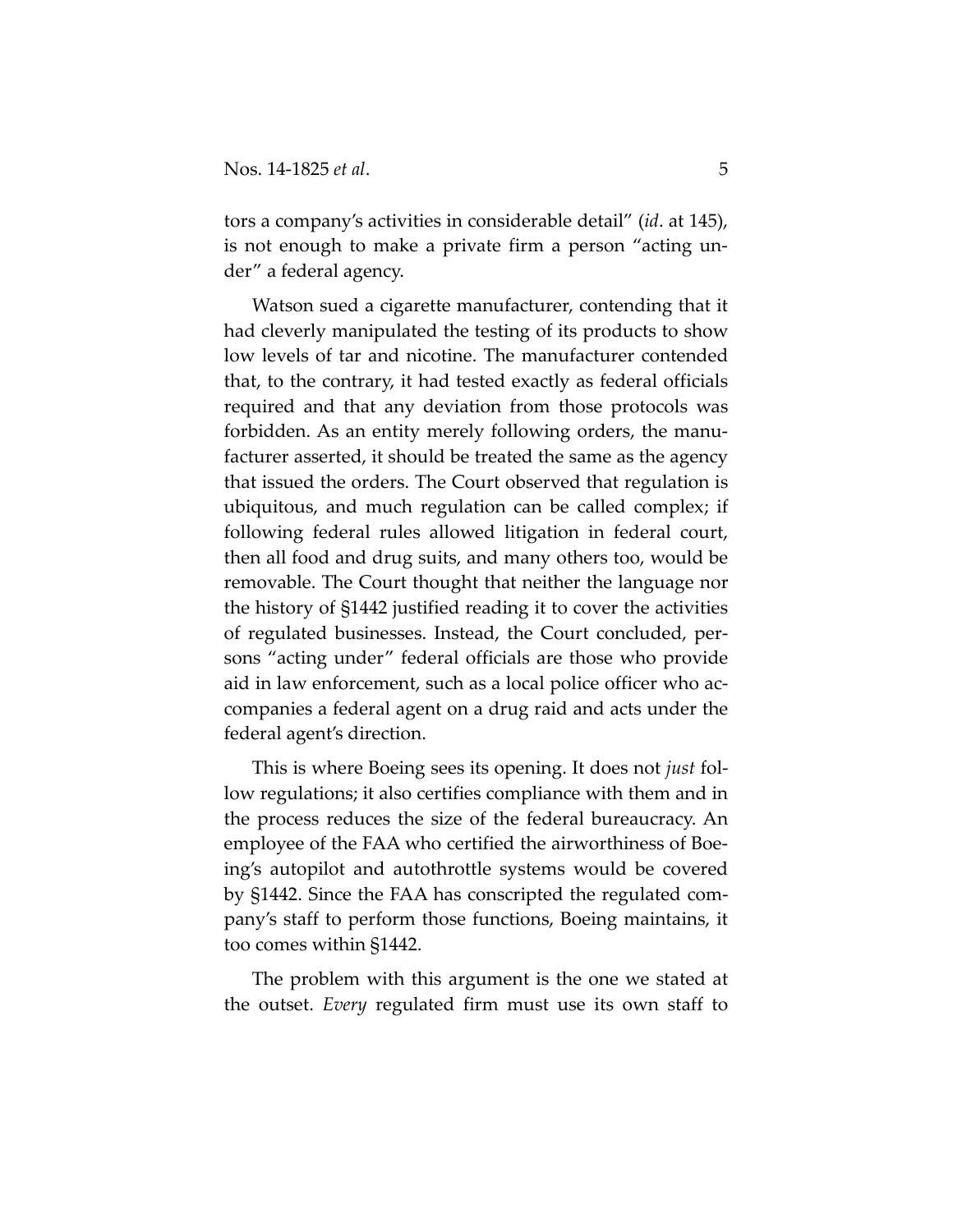learn whether it has satisfied federal regulations. The staff of an electric utility running a coal-fired generation station must ensure that the equipment (much of it covered by detailed regulations) meets the EPA's specifications (and those of the host state) and is in working order. The staff also must monitor the stack gasses to ensure that the plant does not emit too much sulfur dioxide or particulate matter. It is a detail whether the firm sends the EPA a report (a "selfcertification") of compliance, or instead sends reports only when it finds non-compliance, or sends no reports at all and waits for inspectors to appear. Likewise with safety apparatus (and safety inspections) under the Occupational Safety and Health Act and hundreds of other federal statutes. We do not see any correlation between the required certifications and acting-under status. The Supreme Court in *Watson* gave, as one example of someone obviously *not* "acting under" a federal agency, a person filing a tax return. 551 U.S. at 152. Yet the taxpayer must interpret and apply a complex statute and voluminous regulations, and the end of every return is a certification that this has been done and all income (and deductions) reported honestly. That process of self-reporting enables the IRS to have a smaller workforce, just as Boeing's procedures cut the FAA's payroll, but if taxpayers (and lawyers who certify that their briefs comply with rules) are not covered by \$1442, neither is Boeing.

The list of people who have to certify things is exceedingly long. For example, every employer with a federal contract must certify that it has paid workers the prevailing wage. See 29 C.F.R. §§ 3.3, 3.4; *United States v. Clark*, No. 14-1251 (7th Cir. May 28, 2015). We doubt that the Justices would see a dispositive difference between certified compliance and ordinary compliance. Indeed, *Watson* rejected an argument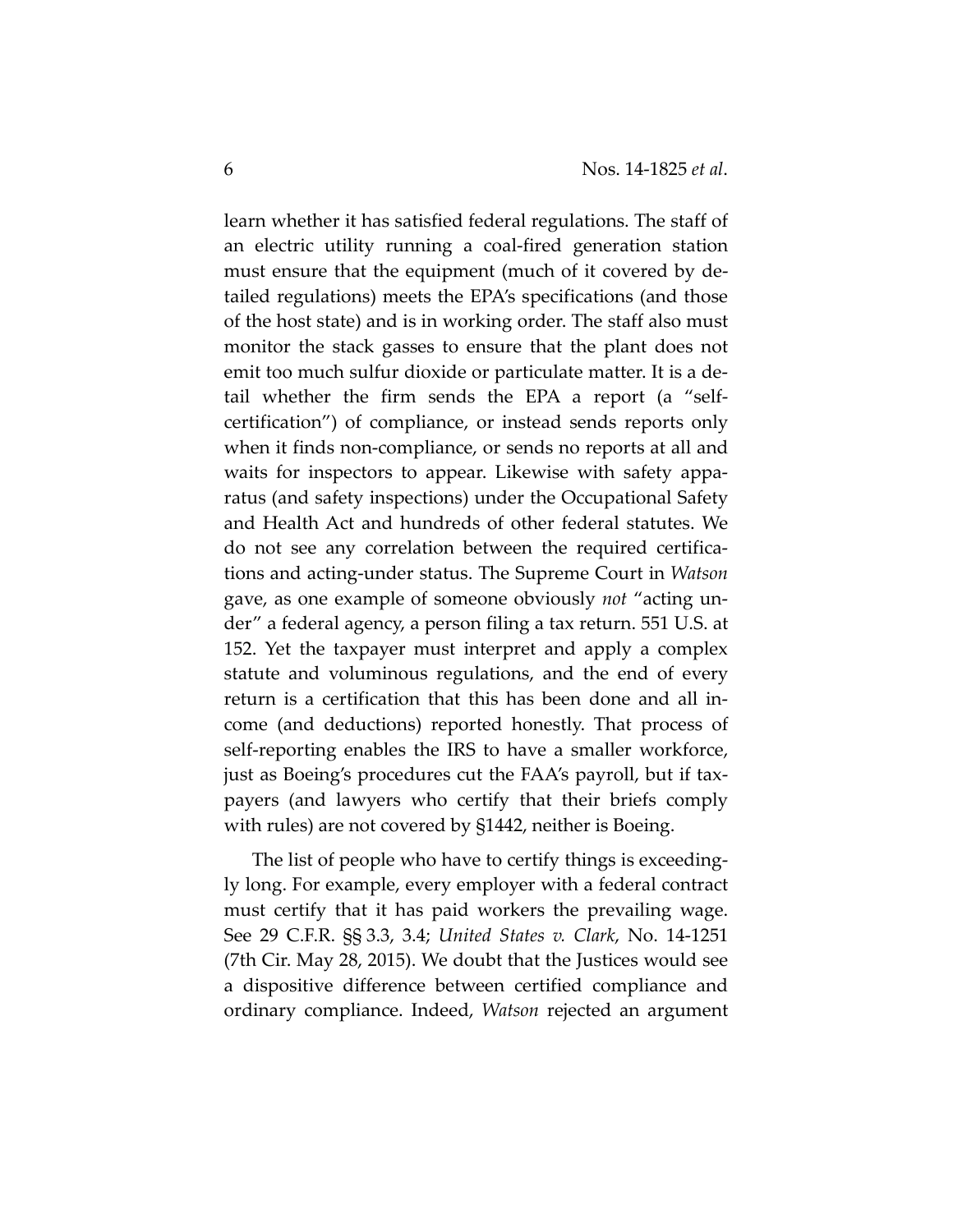by the cigarette maker that a federal agency hadn't "just" required compliance with regulations but also had "delegated authority" to the manufacturer to determine compliance with those regulations. The Court thought that inadequate to make the manufacturer a person "acting under" the agency. 551 U.S. at 154–57.

Boeing replies that the relation between cigarette manufacturers and the Federal Trade Commission (the agency that regulated testing) was *faux* delegation, while its relation with the FAA is *real* delegation. Boeing points to 49 U.S.C.  $\frac{1}{2}$  \$44702(d)(1), which permits the FAA to conserve its resources by transferring some checking and certification functions to manufacturers, and the FAA used that power in Order 8100.9A. Note, however, that this is still a power to certify *compliance*, not a power to design the rules for airworthiness. The FAA permits Boeing to make changes to its gear after finding that the equipment as modified meets the FAA's standards; it does not permit Boeing to use gear that meets Boeing's self-adopted criteria.

When discussing the possibility that delegation might create "acting under" status, the Court mentioned rule making rather than rule compliance as the key ingredient, 551 U.S. at 157, and the FAA's order does not allow Boeing to change substantive rules. That some of the FAA's own rules are general—for example, §25.1309(b) says that "airplane systems and associated components, considered separately and in relation to other systems, must be designed so that … [t]he occurrence of any failure condition which would prevent the continued safe flight and landing of the airplane is extremely improbable"—does not confer on Boeing or other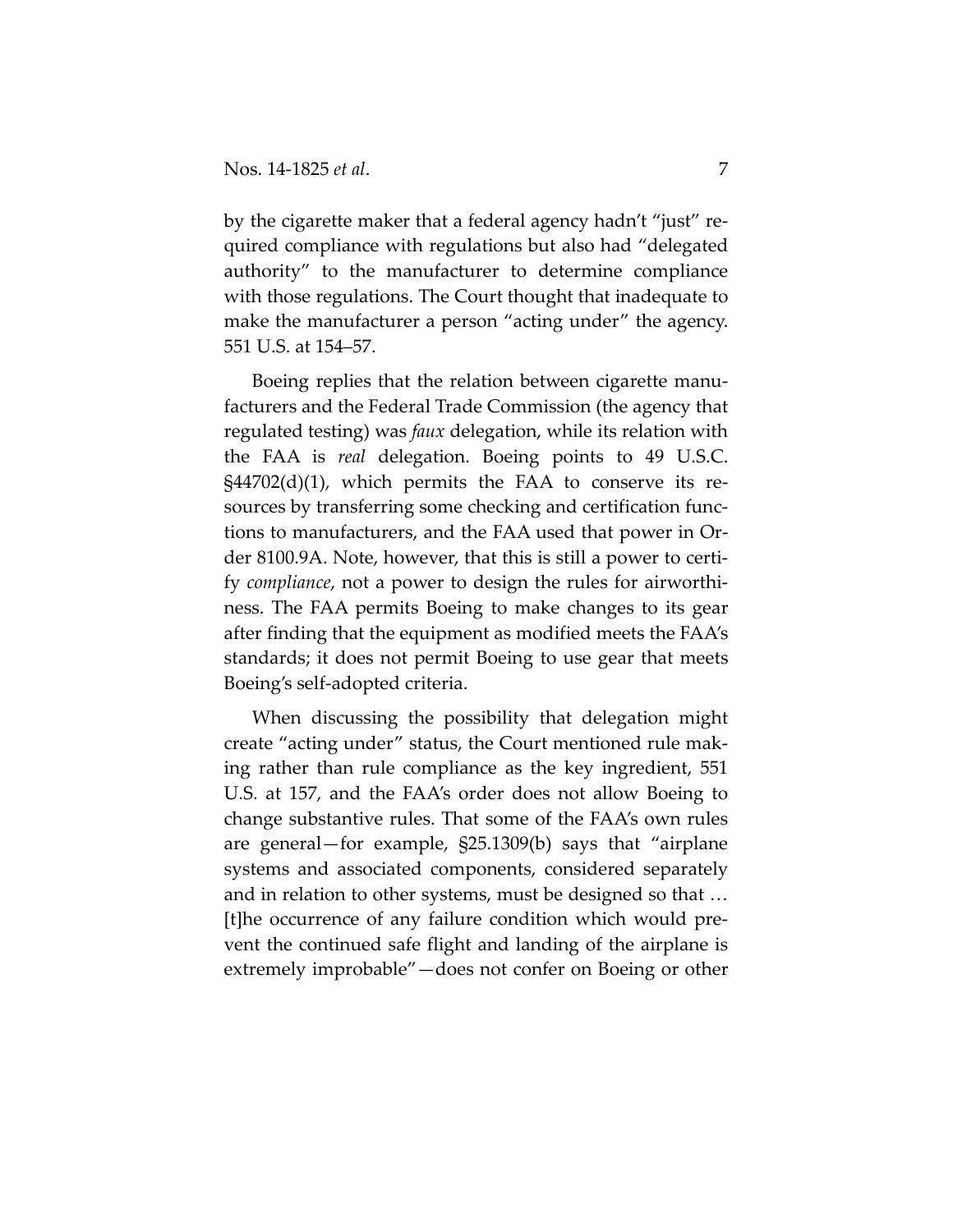manufacturers a power to make rules, as opposed to interpret and apply them as best it can.

If the FAA gave Boeing a power to issue a *conclusive* certification of compliance, even though not to establish substantive standards, the situation would come closer to what *Watson* suggested might suffice. As far as we can see, however, nothing that Boeing says is conclusive in the sense that a court must treat its self-certification as establishing that its flight-control systems *do* meet all federal rules. If the FAA itself were to reach that conclusion, a court could not gainsay the decision in a tort suit or under the Administrative Procedure Act (unless, perhaps, the FAA's decision were arbitrary and capricious). Boeing's self-certification does not have that effect, however; it does not prevent either a court or the FAA itself from taking a fresh look and reaching a contrary conclusion.

*Magnin v. Teledyne Continental Motors*, 91 F.3d 1424, 1428 (11th Cir. 1996), supports Boeing's position. Boeing does not identify, however, any post-*Watson* decision reaching a similar conclusion, for the FAA or any other agency that has delegated, not the power to make rules, but the power to certify compliance with them. We think that *Magnin* is inconsistent with *Watson* and cannot be considered authoritative. So we agree with the district court that §1442 does not support removal.

## **II**

Plaintiffs maintain that, once we reach this conclusion, the appeal is done. That's because 28 U.S.C. §1447(d) reads: "An order remanding a case to the State court from which it was removed is not reviewable on appeal or otherwise, ex-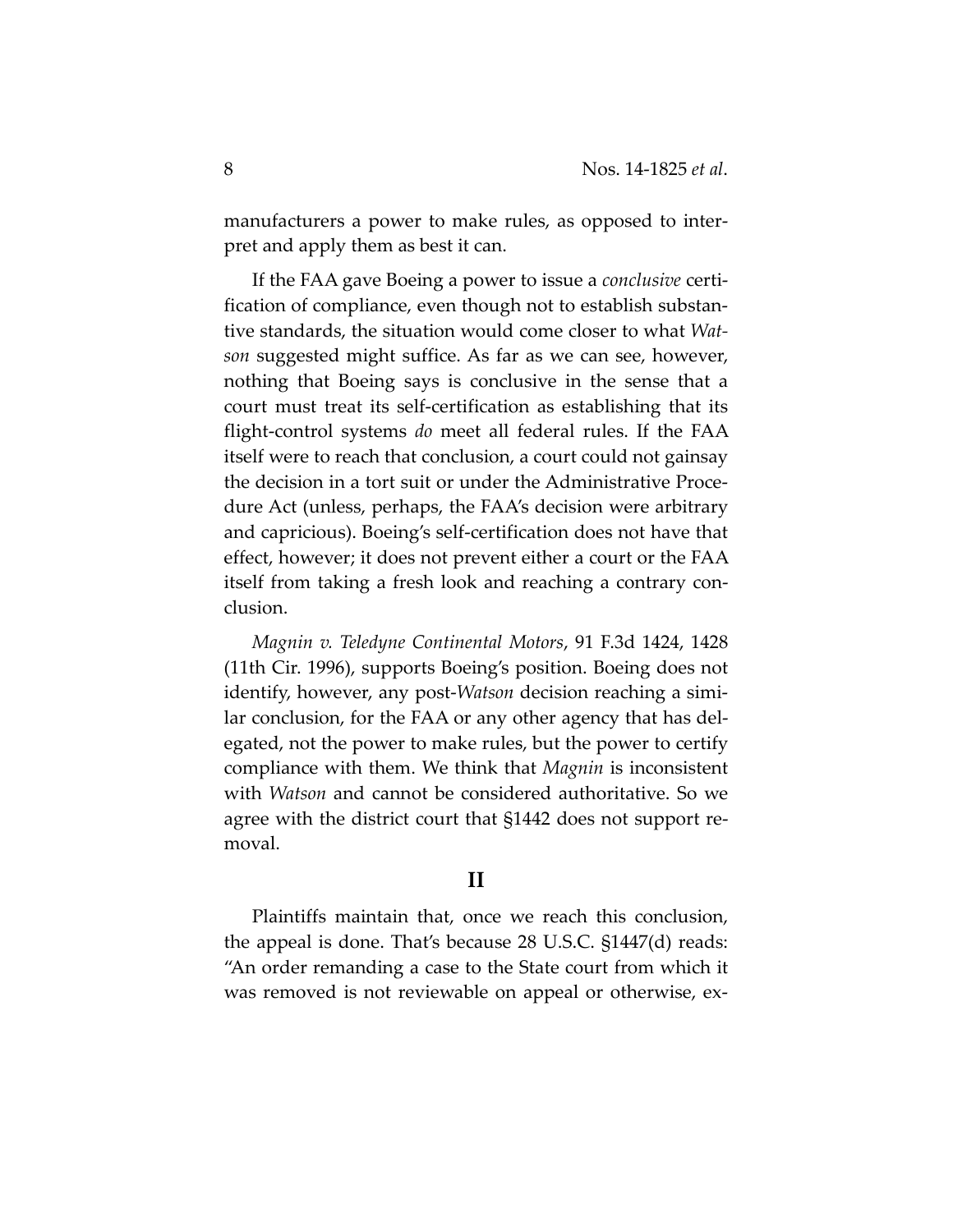cept that an order remanding a case to the State court from which it was removed pursuant to section 1442 or 1443 of this title shall be reviewable by appeal or otherwise." Boeing's argument that §1442 supplies jurisdiction having been rejected, plaintiffs contend, there is nothing more for a court of appeals to do, for a district court's conclusion that federal jurisdiction does not exist is unreviewable. See, e.g., *Kircher v. Putnam Funds Trust*, 547 U.S. 633 (2006); *Gravitt v. Southwestern Bell Telephone Co*., 430 U.S. 723 (1977).

Boeing offers a different take on the scope of federal jurisdiction. It observes that when a suit is "removed pursuant to section 1442" (as this was) the district court's "order" of remand is reviewable on appeal. To say that a district court's "order" is reviewable is to allow appellate review of the *whole* order, not just of particular issues or reasons. So *Yamaha Motor Corp., U.S.A. v. Calhoun*, 516 U.S. 199, 205 (1996), holds with respect to 28 U.S.C. §1292(b), which permits a court of appeals to review an interlocutory order if the district court certifies that particular issues meet the statutory requirements. The Court held that although the district judge must find that important issues are presented and that their resolution could advance the case's disposition, once the appeal has been accepted the court of appeals reviews the "order" rather than just the issues. See also *Edwardsville National Bank & Trust Co. v. Marion Laboratories, Inc*., 808 F.2d 648, 650 (7th Cir. 1987) (when a statute provides appellate jurisdiction over an order, "the thing under review is the order", and the court of appeals is not limited to reviewing particular "questions" underlying the "order"). Boeing maintains that §1447(d) should be understood the same way.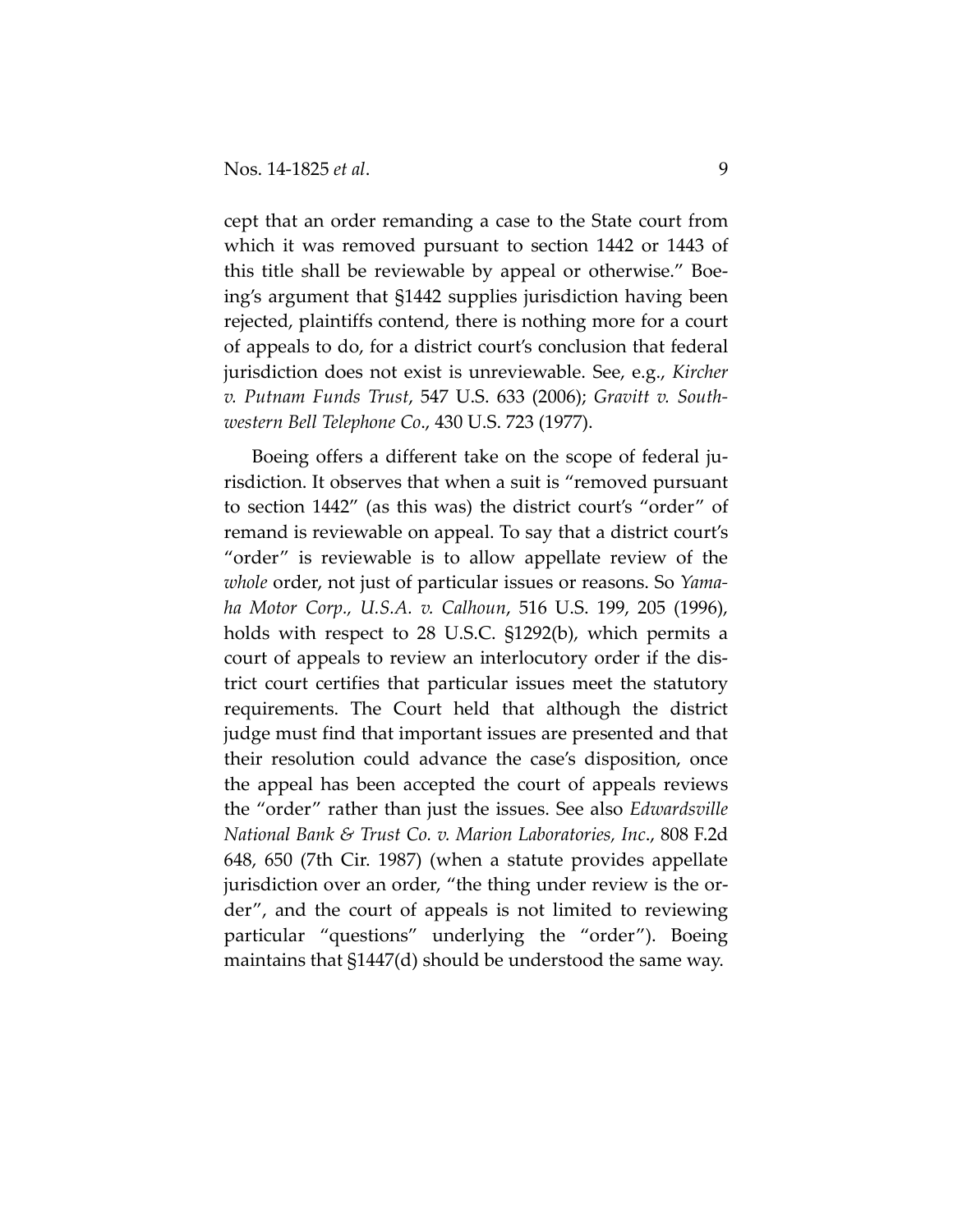And so we *have* understood the relation between §1447(d) and an appeal that is an exception to its limit on review of remands. In *Brill v. Countrywide Home Loans, Inc*., 427 F.3d 446 (7th Cir. 2005), a district court remanded a class action that had been removed by a defendant that invoked the Class Action Fairness Act. The judge held that that Act did not authorize the removal and that the case was otherwise not within the scope of federal jurisdiction, and remanded. The Class Action Fairness Act authorizes appellate review of remands of cases that had been removed under its auspices. A court of appeals may accept an appeal of "an order of a district court" that has remanded after finding that the Act does not permit removal. 28 U.S.C. §1453(c)(1). After discussing the propriety of removal under the Act, we went on to decide that the suit *also* came within federal-question jurisdiction. That conclusion was consistent with §1447(d), *Brill* held, because, once the district court's "order" was before the court of appeals, all of the reasons the district court gave in support of that order were reviewable. 427 F.3d at 451–52. *Brill* relied on *Yamaha Motor* for this conclusion.

Section 1447(d) itself authorizes review of the remand order, because the case was removed (in part) pursuant to §1442. *Brill* establishes that once an appeal of a remand "order" has been authorized by statute, the court of appeals may consider all of the legal issues entailed in the decision to remand.

Once again another court of appeals has come to a contrary conclusion. *Jacks v. Meridian Resource Co*., 701 F.3d 1224, 1229 (8th Cir. 2012), holds that, even when a statute authorizes review of a remand order, only the issue behind the exception to §1447(d) is reviewable; consideration of other is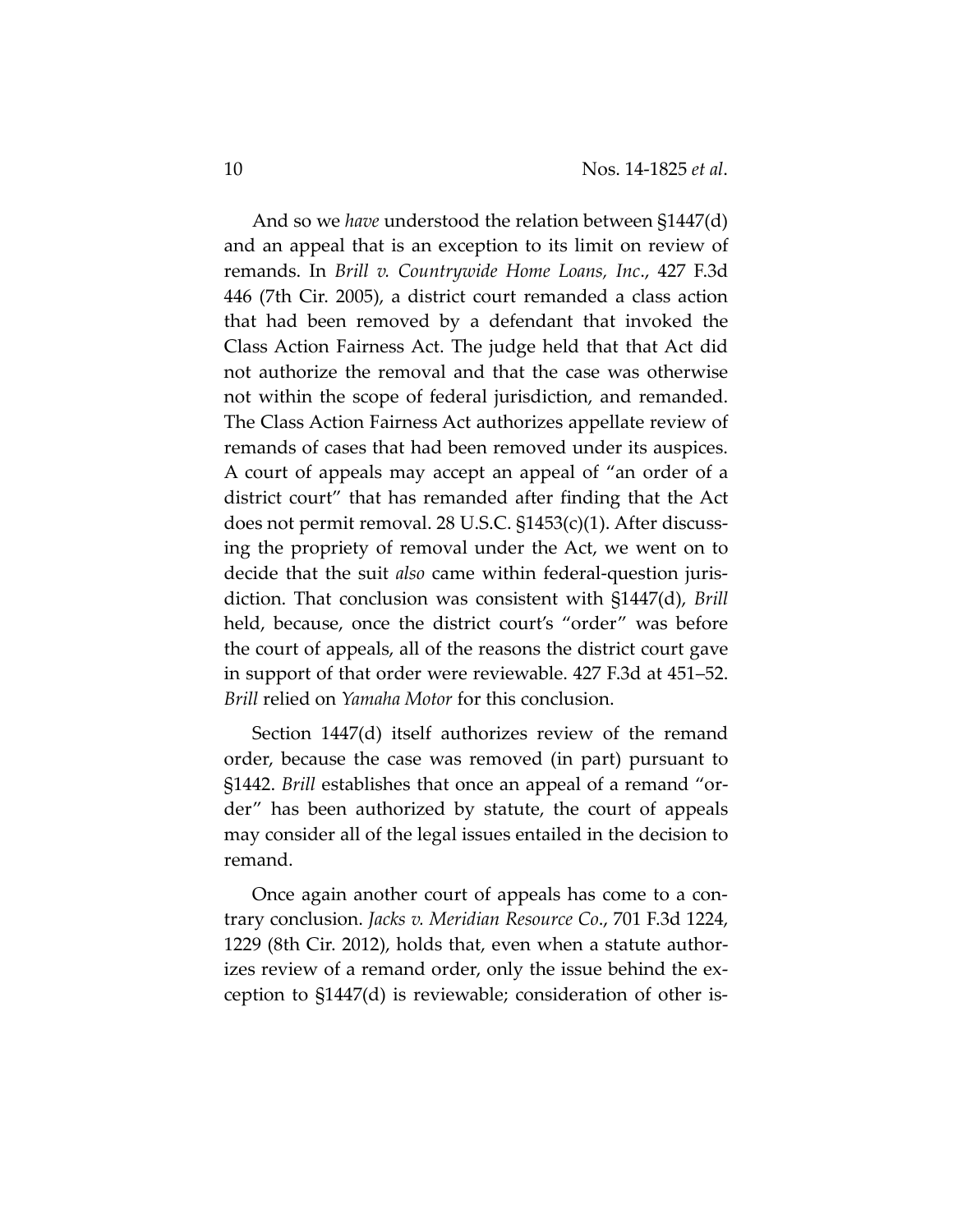sues is blocked by §1447(d), the court stated. For this proposition, it cited—nothing. *Jacks* did not discuss the significance of the statutory reference to review of an "order." It did not mention *Yamaha Motor*. It did not mention *Brill*. And the omissions are understandable. The court pointed out, 701 F.3d at 1228, that neither side had cited authority or made a coherent argument. *Jacks* unknowingly created a conflict with *Brill*. The leading treatise supports *Brill*'s approach:

Review should … be extended to all possible grounds for removal underlying the order. Once an appeal is taken there is very little to be gained by limiting review; the only plausible concern is that an expanded scope of review will encourage defendants to rely on strained arguments under [§1442 or] §1443 in an effort to support appeal on other grounds. Sufficient sanctions are available to deter frivolous removal arguments that this fear should be put aside against the sorry possibility that experience will give it color.

Edward H. Cooper, 15A *Wright & Miller Federal Practice & Procedure* §3914.11 (2014 rev.) (citations omitted).

We recognize that *Thermtron Products, Inc. v. Hermansdorfer*, 423 U.S. 336 (1976), and a few other decisions that went out of their way to find exceptions to §1447(d), are not admired these days at the Supreme Court. The holding of *Thermtron*—that a case remanded for reasons outside the scope of §1447(c) can be reviewed on appeal despite  $$1447(d)$ —is not supported by the text of  $$1447(d)$  and does not fit comfortably with the current Justices' approach to statutory interpretation. Decisions such as *Kircher*, which direct courts of appeals not to go behind a judge's stated reason for a remand, even if it seems clear that some other reason is responsible (or that the judge used words imprecise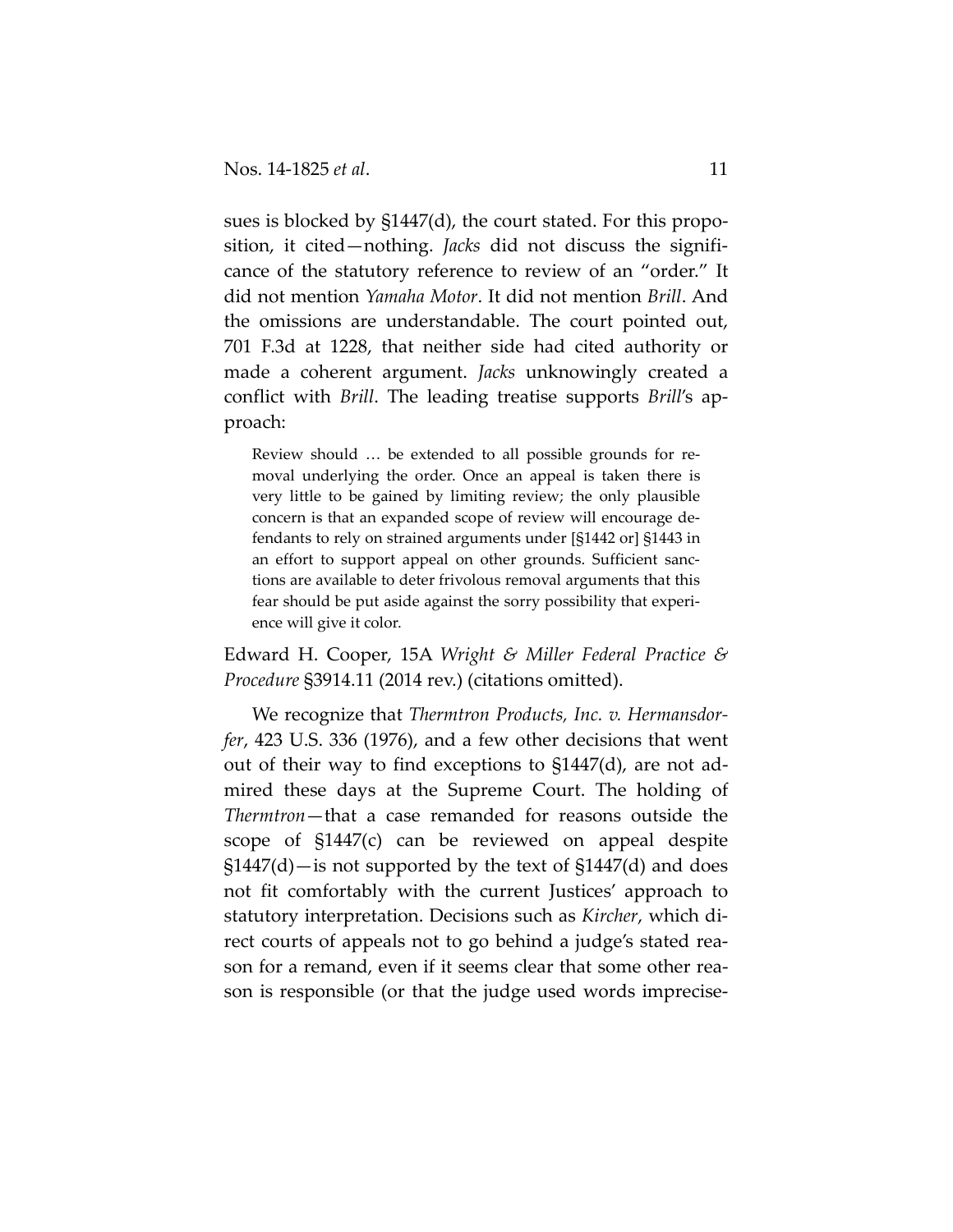ly), show the Court's restiveness with the latitude *Thermtron* took with the statutory language. See also *Powerex Corp. v. Reliant Energy Services, Inc.*, 551 U.S. 224, 229–30 (2007) (strongly suggesting that *Thermtron* was wrongly decided); *Carlsbad Technology, Inc. v. HIF Bio, Inc*., 556 U.S. 635, 641–42, 642–43 (2009) (concurring opinions disparaging *Thermtron*).

Our application of *Yamaha Motor* and *Brill* to the word "order" in §1447(d) does not rely on *Thermtron*'s approach but is entirely textual. The Court remarked in *Kircher*, 547 U.S. at 641 n.8, that Congress has on occasion made the rule of §1447(d) inapplicable to particular "orders"—and for this the Court cited, among other statutes, §1447(d) itself. We take both Congress and *Kircher* at their word in saying that, if appellate review of an "order" has been authorized, that means review of the "order." Not particular reasons *for* an order, but the order itself.

This is not a matter of pendent appellate jurisdiction here any more than in *Yamaha Motor*. There is only one order and only one appellant, while pendent appellate jurisdiction involves an extra order, an extra appellant, or both. See *Swint v. Chambers County Commission*, 514 U.S. 35 (1995); *Clinton v. Jones*, 520 U.S. 681, 707 n.41 (1997); *Allman v. Smith*, No. 14- 1792 (7th Cir. June 24, 2015), slip op. 3–4. If one "order" is the thing appealed, as *Yamaha Motor* and *Brill* concluded, nothing is "pendent" when considering all of the issues that led to the order. This is the same as the proposition that an appeal from a district court's order denying a Rule 59 motion brings up the whole judgment, without the need for a separate appeal of the original judgment. See, e.g., *Foman v. Davis*, 371 U.S. 178, 181 (1962). To appeal an "order" is to pre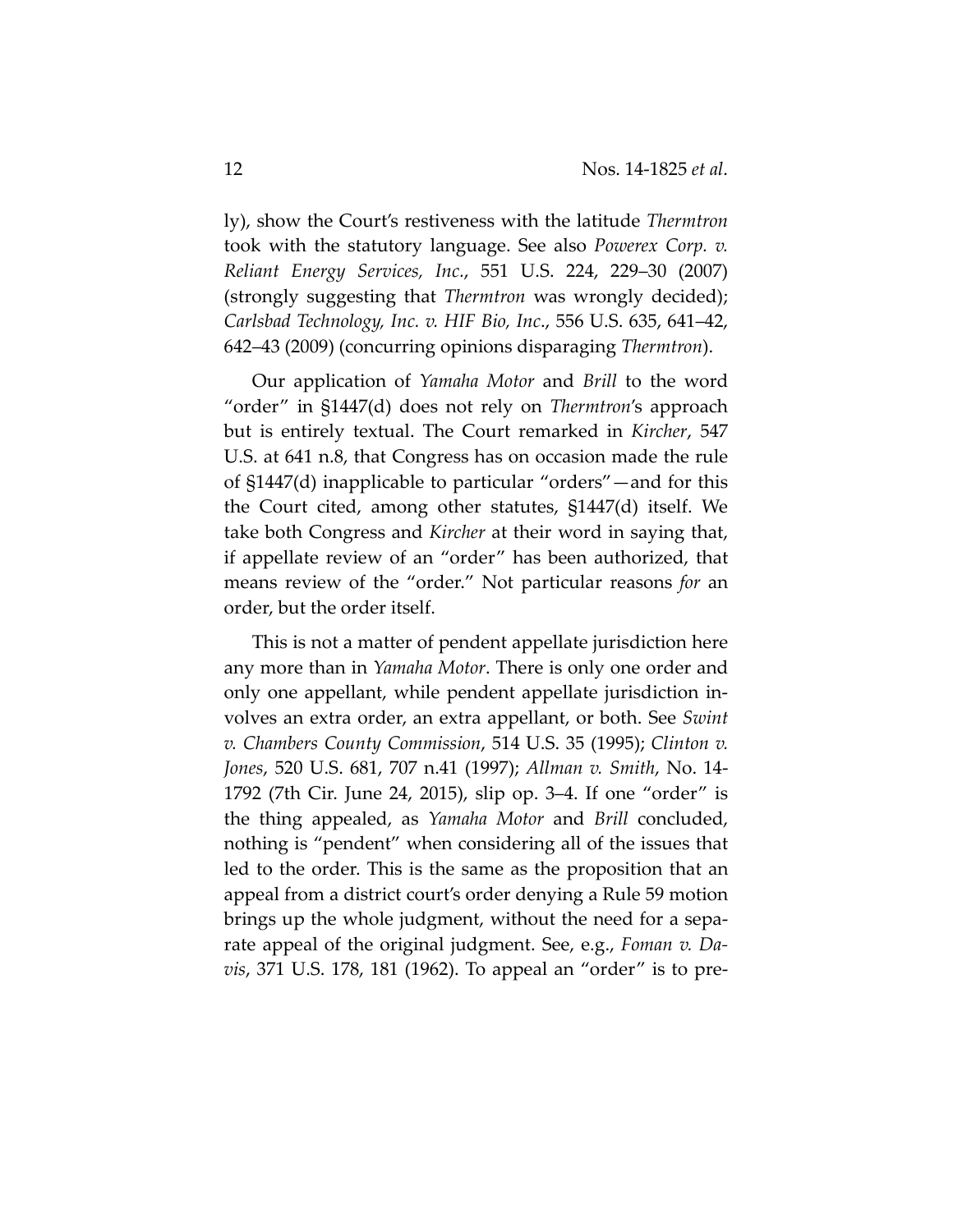sent all issues that led to that order, without entailing any element of "pendent" jurisdiction.

If we go beyond the text of §1447(d) to the reasons that led to its enactment, we reach the same conclusion. The Supreme Court has said that §1447(d) was enacted to prevent appellate delay in determining where litigation will occur. See, e.g., *Kircher*, 547 U.S. at 640; *United States v. Rice*, 327 U.S. 742, 751 (1946). Since the suit must be litigated somewhere, it is usually best to get on with the main event. See also, e.g., *Van Cauwenberghe v. Biard*, 486 U.S. 517 (1988). But once Congress has authorized appellate review of a remand order—as it has authorized review of suits removed on the authority of §1442—a court of appeals has been authorized to take the time necessary to determine the right forum. The marginal delay from adding an extra issue to a case where the time for briefing, argument, and decision has already been accepted is likely to be small.

Some litigants may cite §1442 or §1443 in a notice of removal when all they really want is a hook to allow appeal of some different subject. But a frivolous removal leads to sanctions, potentially including fee-shifting, see 28 U.S.C. §1447(c), and after today it would be frivolous for Boeing or a similarly-situated defendant to invoke §1442 as a basis of removal. See *Martin v. Franklin Capital Corp*., 546 U.S. 132 (2005); Fed. R. App. P. 38. What's more, a court may resolve frivolous interlocutory appeals summarily. See *Abney v. United States*, 431 U.S. 651, 662 n.8 (1977). A district judge may, after certifying that an interlocutory appeal is frivolous, proceed with the litigation (including a remand), see *Apostol v. Gallion*, 870 F.2d 1335 (7th Cir. 1989), and if the appeal is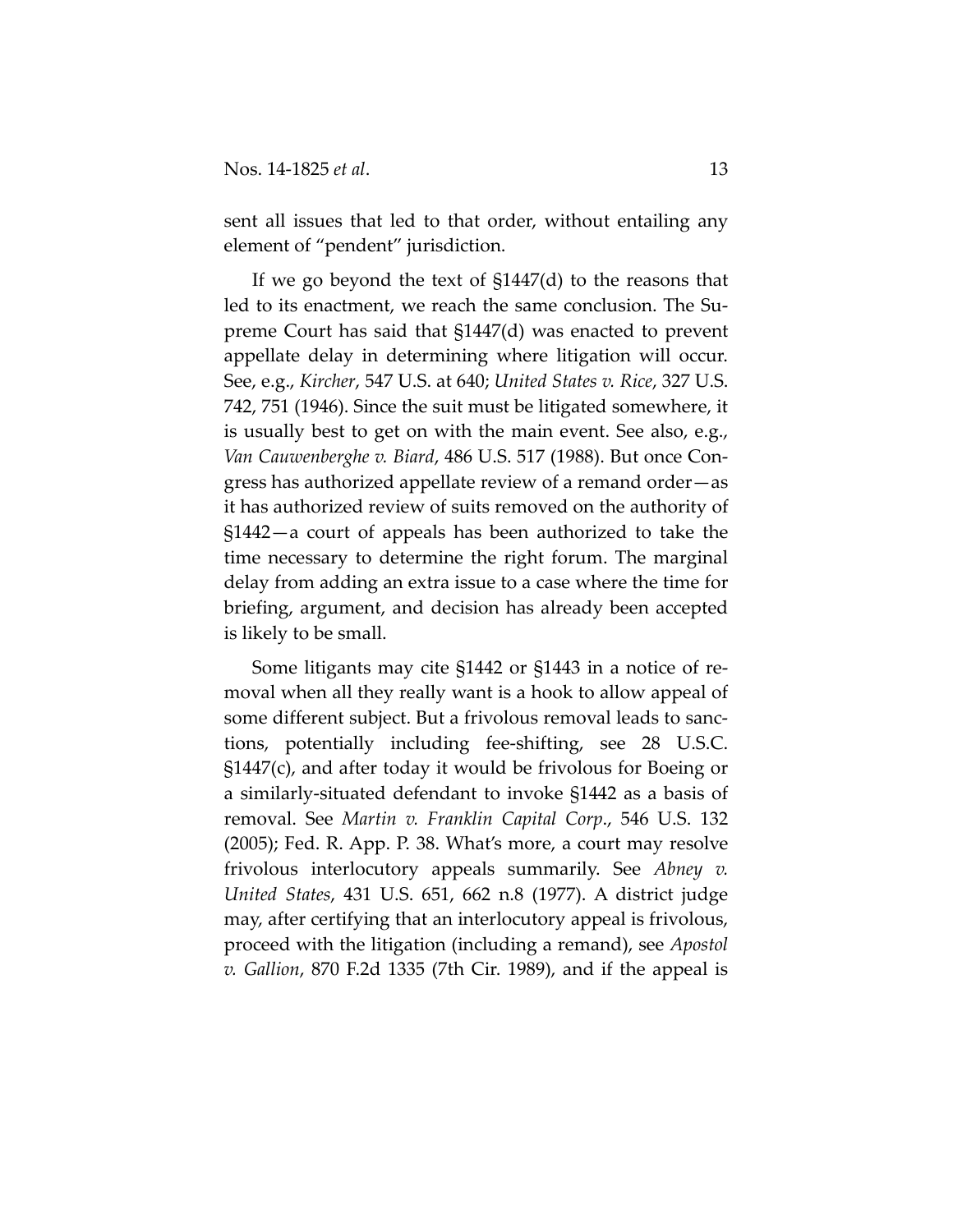frivolous the court of appeals will deny a motion for a stay, so the case can continue without delay.

#### **III**

The relation between aviation accidents and the admiralty jurisdiction has been fraught ever since *Executive Jet Aviation, Inc. v. Cleveland*, 409 U.S. 249 (1972), modified the former situs requirement and asked, not where a wreck ended up (land or water), but whether the events leading to the accident have enough connection to maritime activity. A plane had taken off from an airport adjoining Lake Erie, collided with a flock of gulls that gathered at the garbage dump off the end of the runway, settled back to earth in the heap of garbage, and was carried by its inertia into the lake, where it sank. The Justices thought that this had nothing to do with maritime affairs, even though the gulls may have made their living eating fish (in addition to refuse), and held the admiralty jurisdiction unavailable.

But the approach articulated in *Executive Jet* has caused problems. The price of throwing out one case that did not seem connected to maritime commerce was to unsettle the rules for many other cases with stronger connections. *Sisson v. Ruby*, 497 U.S. 358 (1990), suggested that the Justices had begun to rue the *Executive Jet* decision, and though it was not overruled the Court did hold that damage caused by a fire in the washer/dryer of a yacht tied up at a dock was within the admiralty jurisdiction. A few years later, the Court responded to the Great Chicago Flood—a hole in the bottom of the Chicago River introduced water to tunnels that carried it to basements throughout the Loop, causing injury inland—by holding that this event, too, was within the admiralty jurisdiction because the cause was maritime. *Jerome B. Grubart,*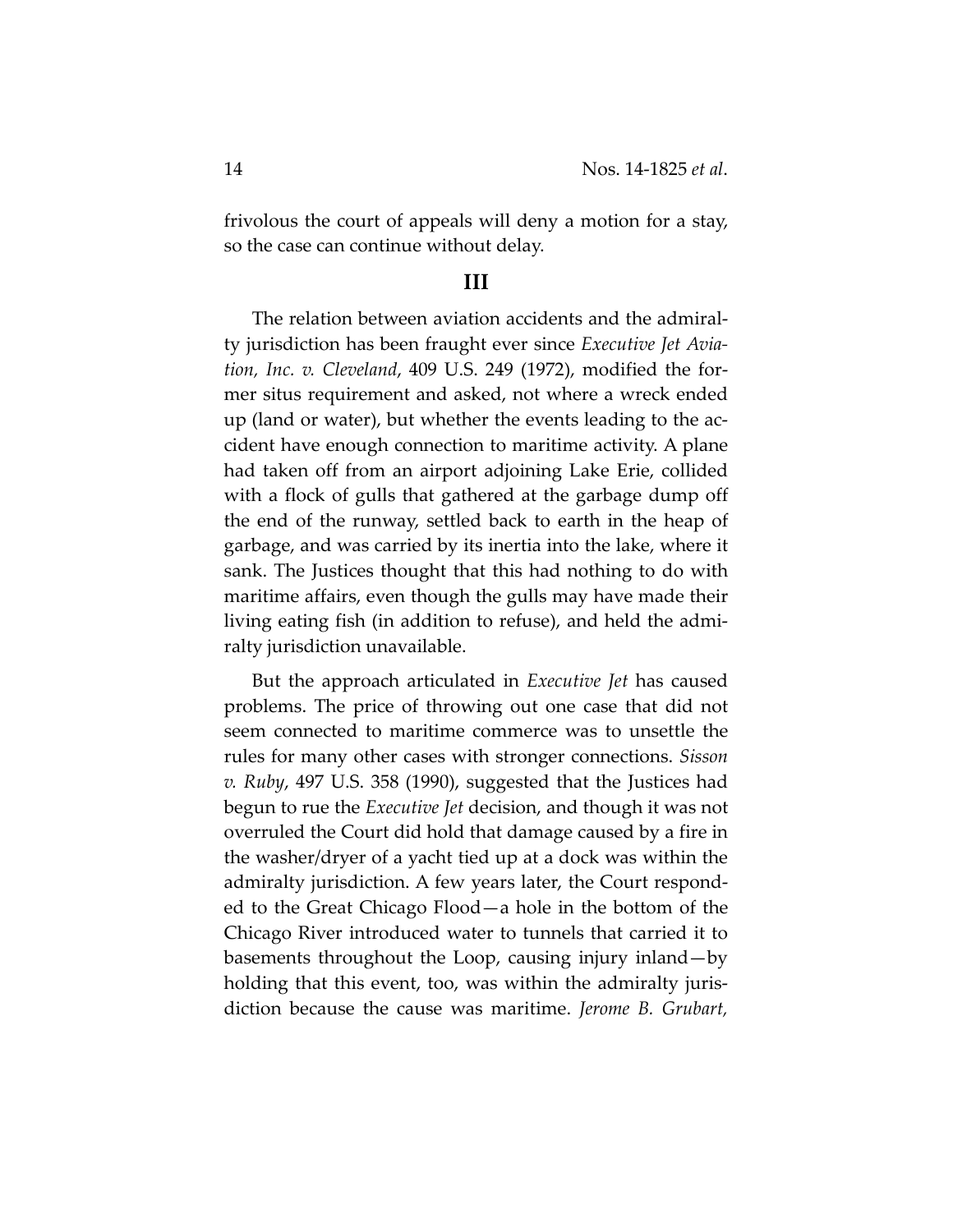*Inc. v. Great Lakes Dredge & Dock Co.*, 513 U.S. 527 (1995). Again the result of *Executive Jet* survived, though the applicable legal standard changed.

The parties and the district court read the interaction of these decisions (and there are others that need not be mentioned) in three ways. Plaintiffs maintain that aviation accidents are outside the admiralty jurisdiction (unless perhaps a flying boat or float plane is involved); as fallbacks they contend that when the injury occurs on land there cannot be admiralty jurisdiction and that in any event a defendant cannot remove under the admiralty jurisdiction. Boeing contends that admiralty jurisdiction is available when an accident has a maritime cause, which Boeing understands to mean a cause that occurred while the plane was over navigable waters. The district court did not accept any of these approaches. Instead it held that admiralty jurisdiction is available only when an accident becomes inevitable while the plane is over water.

We start with the inevitability standard, which as far as we can tell lacks a provenance in the Supreme Court's decisions or in any appellate opinion. And it has the further problem of not supporting the judgment, because the choice between "cause" (Boeing's argument) and "inevitable cause" (the district court's holding) cannot affect the outcome.

As the district judge saw things, until the crash the pilots had only to rev the engines, pull up on the yoke, and execute a missed approach. Their failure to do this caused the accident, but hitting the seawall never became inevitable over water. When Boeing asked the district judge to reconsider, contending that the record did not support the judge's understanding of the facts, the judge replied that the record did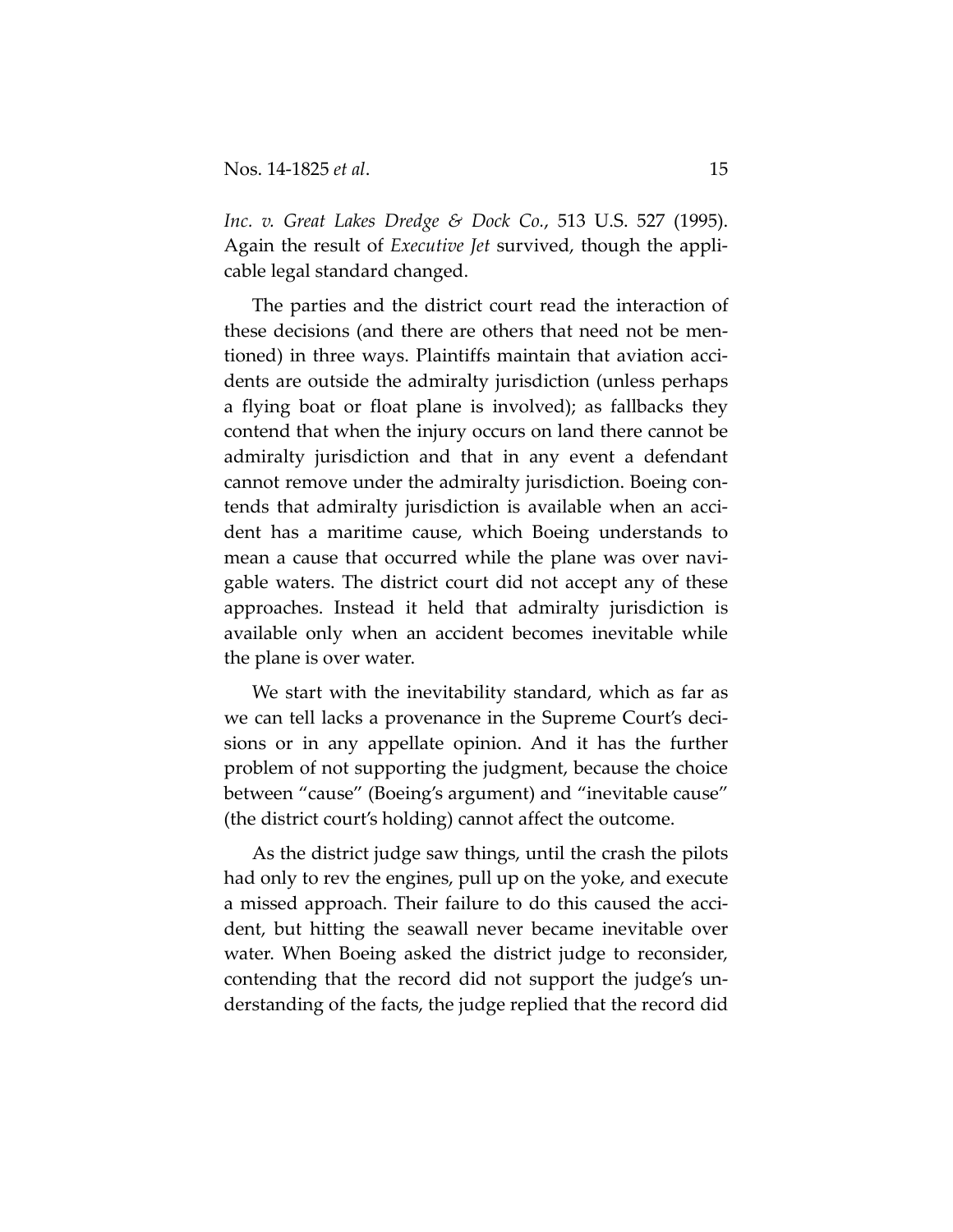not show beyond all doubt that the plane was doomed at any moment while it was over navigable water.

Both the district judge's opinion and his order denying reconsideration were issued before the NTSB released its report, which concluded that by 10 seconds before impact a collision *was* certain; a 777 aircraft lacks the ability to accelerate and climb fast enough, no matter what the pilots did in the final 10 seconds. This means that, while the plane was over San Francisco Bay (part of the Pacific Ocean), an accident became inevitable. And the plaintiffs' own theory of liability pins a portion of the blame on Boeing because, about 4.5 nautical miles from the seawall, the autothrottle system disengaged—apparently without the pilots recognizing what had happened—and caused the plane to descend faster than the pilots appreciated. *NTSB Report* at 79–84.

The autothrottle system did exactly what it had been programmed to do. We have nothing to say about whether it should have been programmed differently, whether its design played a role in the accident, or whether Boeing should have done more to educate airlines (and their pilots) about how it would react when pilots issued the commands that Asiana's pilots did on the descent into San Francisco. But, if Boeing is liable at all, it must be because something about how this system was designed or explained created an unacceptable risk of an accident—and the system's performance (including the interaction between pilots and the automation design) occurred before the plane hit the seawall.

The district judge may have thought that federal jurisdiction depends on a high degree of certainty that jurisdictional facts exist. That seems to be the point of an "inevitability" approach, coupled with insistence on proof that relevant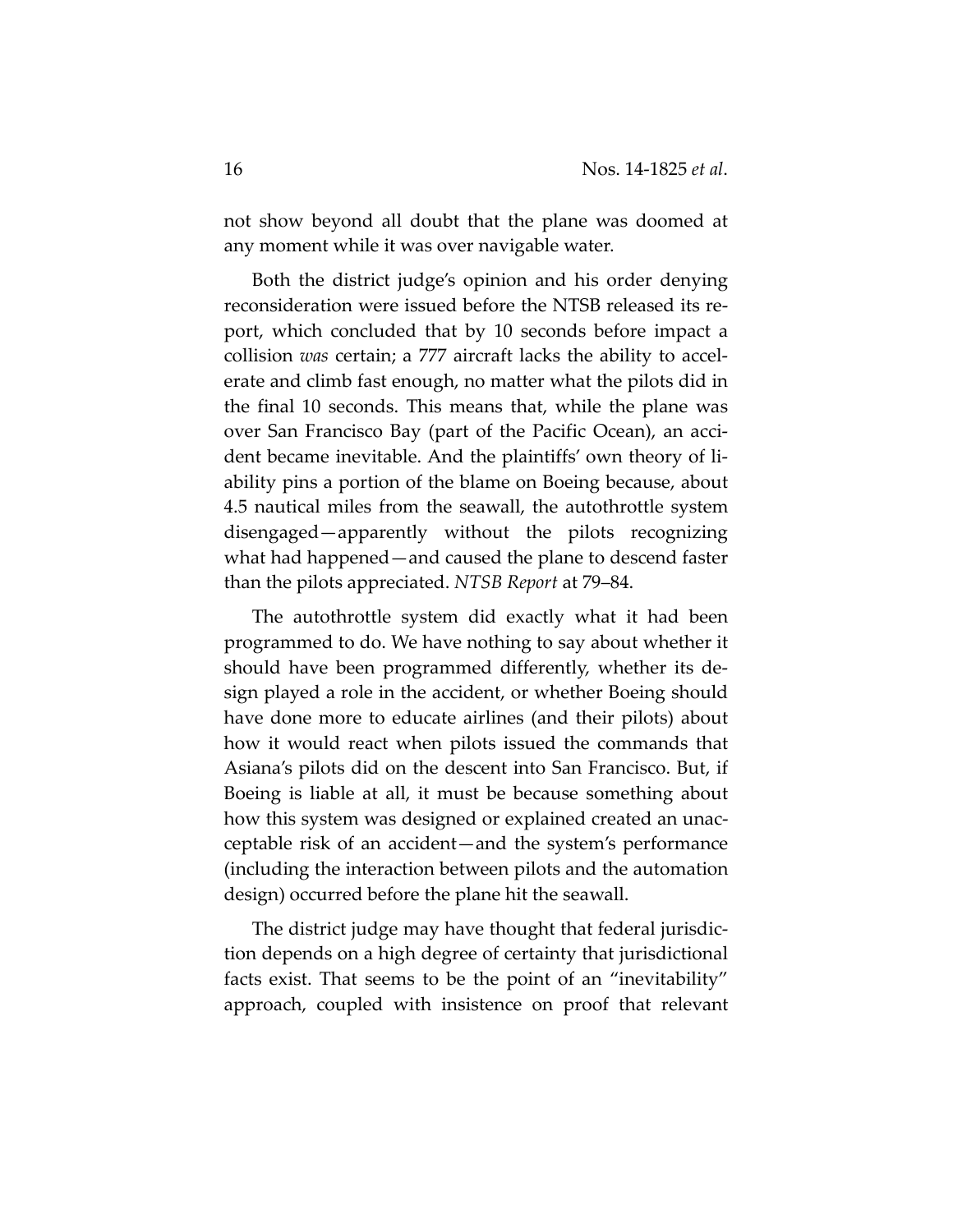facts and inferences be established beyond dispute. Yet the rules are otherwise. Jurisdictional allegations control unless it is legally impossible for them to be true (or to have the asserted consequences). See *St. Paul Mercury Indemnity Co. v. Red Cab Co*., 303 U.S. 283, 289 (1938) (asking whether it "appears to a legal certainty" that the plaintiff cannot satisfy a jurisdictional requirement). That's equally true of a defendant's allegations in support of removal. See *Dart Cherokee Basin Operating Co. v. Owens*, 135 S. Ct. 547, 553–54 (2014). Given the NTSB's findings, it is possible for Boeing to show that this accident was caused by, or became inevitable because of, events that occurred over navigable water.

Is that sufficient? *Grubart* says that admiralty jurisdiction is available when an "injury suffered on land was caused by a vessel on navigable water", if the cause bears a "substantial relationship to traditional maritime activity." 513 U.S. at 534 (internal quotation marks omitted). This plane crossed the Pacific Ocean, a traditional maritime activity, and the cause of the accident likely occurred over the water. But an airplane is not a "vessel" and it was "over" rather than "on" the water. Does that make a difference?

Not functionally. An airplane, just like an ocean-going vessel, moves passengers and freight from one continent to another. It crosses swaths of the high seas that are outside of any nation's territory, and parts of the seas adjacent to the United States but outside any state's territory. It is a traditional, and important, function of admiralty law to supply a forum and a set of rules for accidents in international commerce. And *Executive Jet* itself said as much, though with a hedge, in remarking that a trans-ocean flight "might be thought to bear a significant relationship to traditional mari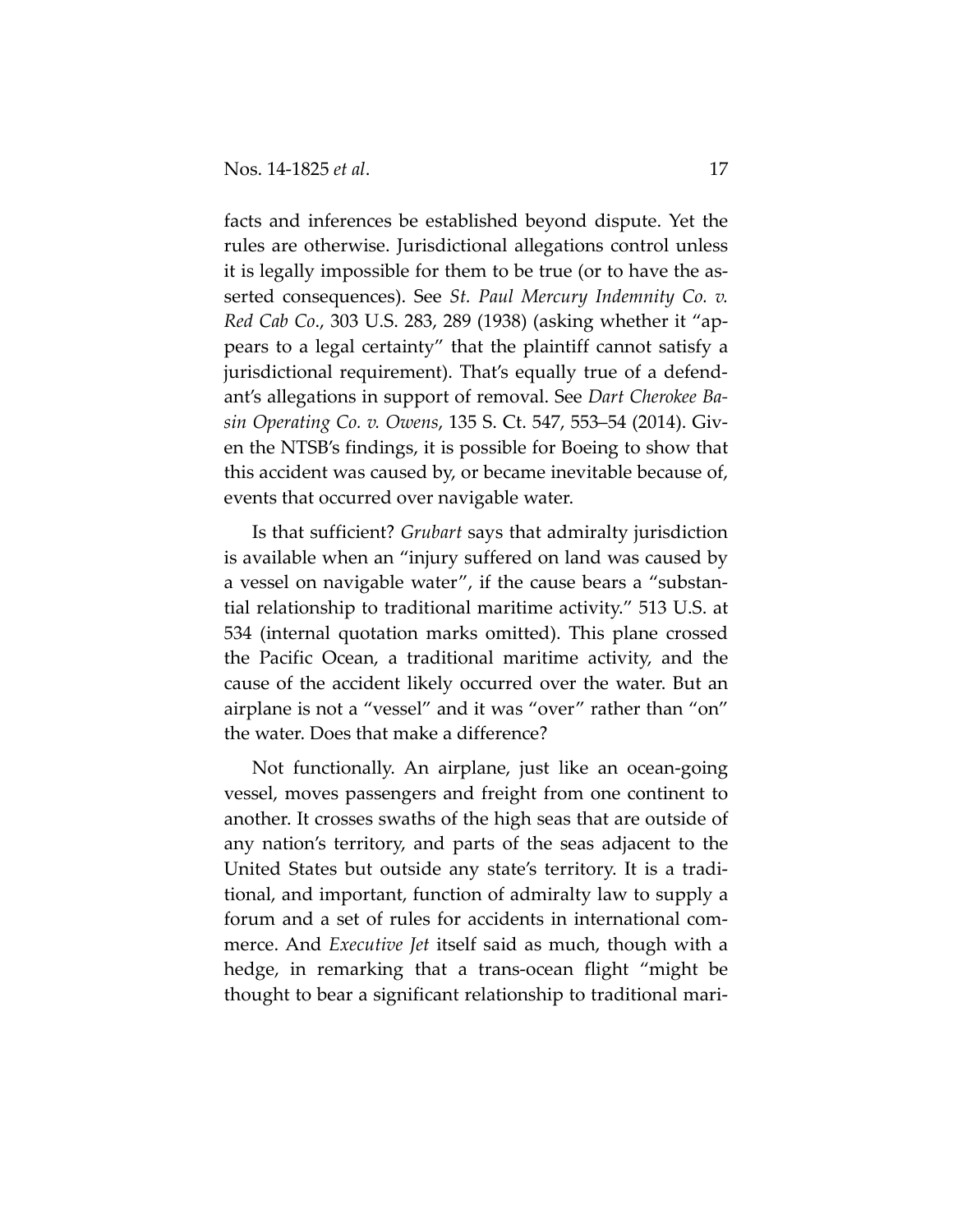time activity because it would be performing a function traditionally performed by waterborne vessels". 409 U.S. at 271.

Before the Wright Brothers, admiralty jurisdiction necessarily was limited to vessels on navigable waters. Perhaps the invention of the submarine (under rather than on the water) was its first logical extension. When aircraft came along, courts had a lot of difficulty classifying them for many purposes. See Arthur R. Miller, 14AA *Wright & Miller Federal Practice & Procedure* §3679 (2014 rev.). But just as judges have not doubted that Congress can establish an air force even though the Constitution mentions only an army and a navy, so judges have concluded that airplanes over navigable waters should be treated the same as vessels—when a connection to maritime activity exists, as it didn't in *Executive Jet*.

*Executive Jet* treated it as settled that airplanes are within the scope of the Death on the High Seas Act, 46 U.S.C. §30302, which brings within the admiralty jurisdiction any death that is "caused by wrongful act, neglect, or default occurring on the high seas" more than three nautical miles from shore. 409 U.S. at 263–64. *Offshore Logistics, Inc. v. Tallentire*, 477 U.S. 207 (1986), later applied that statute when a helicopter went down in the ocean. If accidents that occur because of a cause *over* the water are treated as *on* the water for the purpose of this statute, it is hard to see any stopping point—provided that the accident meets the functional requirements articulated in *Grubart*. For 28 U.S.C. §1333(1), which creates admiralty jurisdiction, does not mention vessels or demand that the cause or injury be "on" the water. It says only that district courts have jurisdiction of: "Any civil case of admiralty or maritime jurisdiction, saving to suitors in all cases all other remedies to which they are otherwise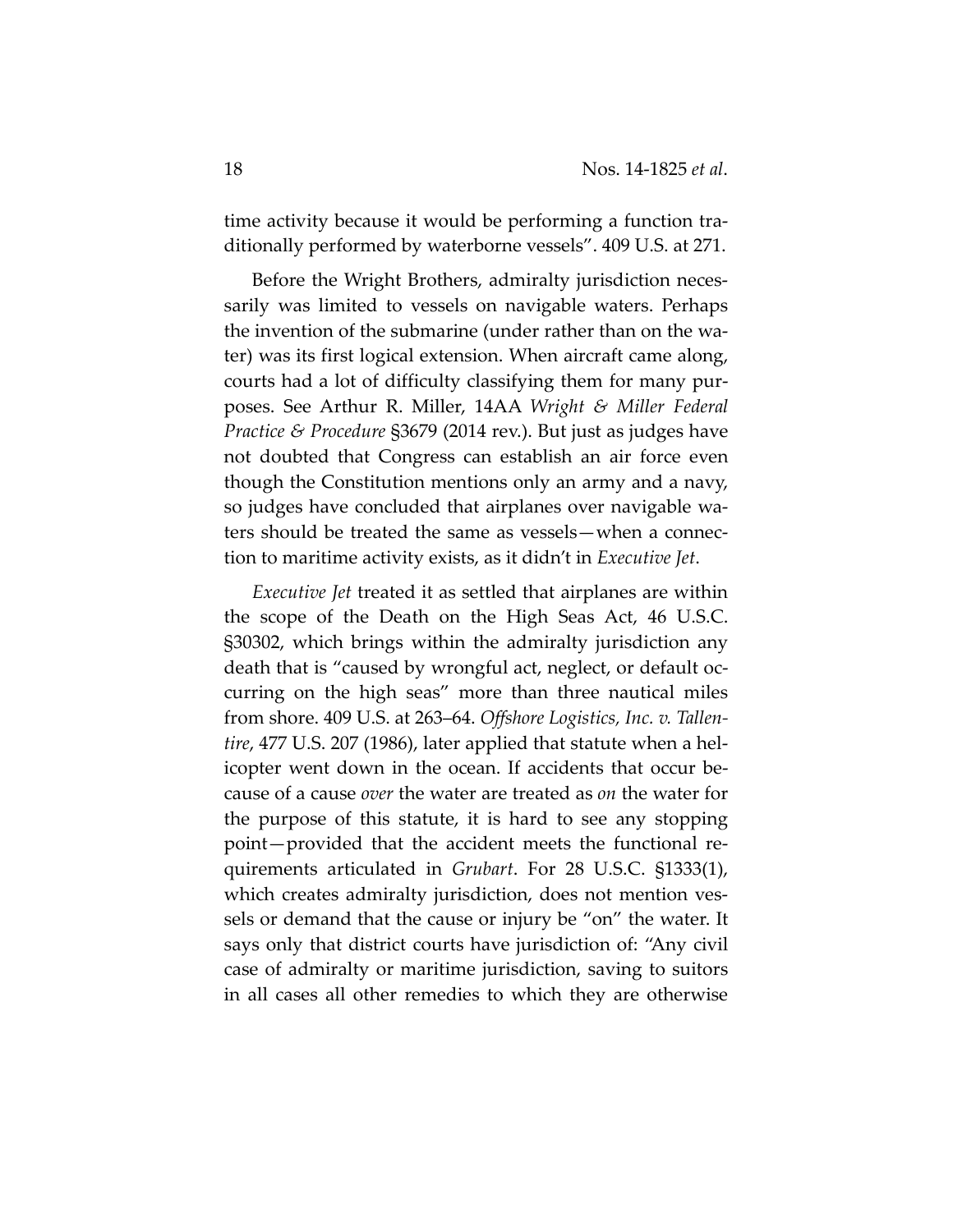entitled." This is close to circular. District courts have admiralty jurisdiction in "[a]ny civil case of admiralty or maritime jurisdiction". That leaves only the *Grubart* standard, which as we have said is satisfied functionally.

True, we have in this litigation an accident apparently caused by events over water, but producing injury on land, and there's no tort without injury. Yet neither §1333(1) nor §30302 requires the whole tort to occur on the water. Section 30302 speaks of a *cause* on the water (or, after *Offshore Logistics*, over the water), and so does *Grubart*—for even if admiralty did not initially cover water-based causes of injury on land, it has done so ever since the Extension of Admiralty Jurisdiction Act, 46 U.S.C. §30101, on which *Grubart* relied to bring harm from the flooding of Chicago's basements within admiralty jurisdiction.

We are not saying that the Death on the High Seas Act applies to these cases. The plaintiffs do not rely on it. Section 30307(c) creates an exception to the Act for deaths that occur within 12 nautical miles of shore. Nor are we saying that a flight scheduled to take off and land within the United States drifts in and out of admiralty as it crosses lakes and rivers along the way. The Justices remarked in *Executive Jet* that for "flights within the continental United States, which are principally over land, the fact that an aircraft happens to fall in navigable waters, rather than on land, is wholly fortuitous." 409 U.S. at 266. That opinion wrapped up this way: "we hold that, in the absence of legislation to the contrary, there is no federal admiralty jurisdiction over aviation tort claims arising from flights by land-based aircraft between points within the continental United States." *Id*. at 274.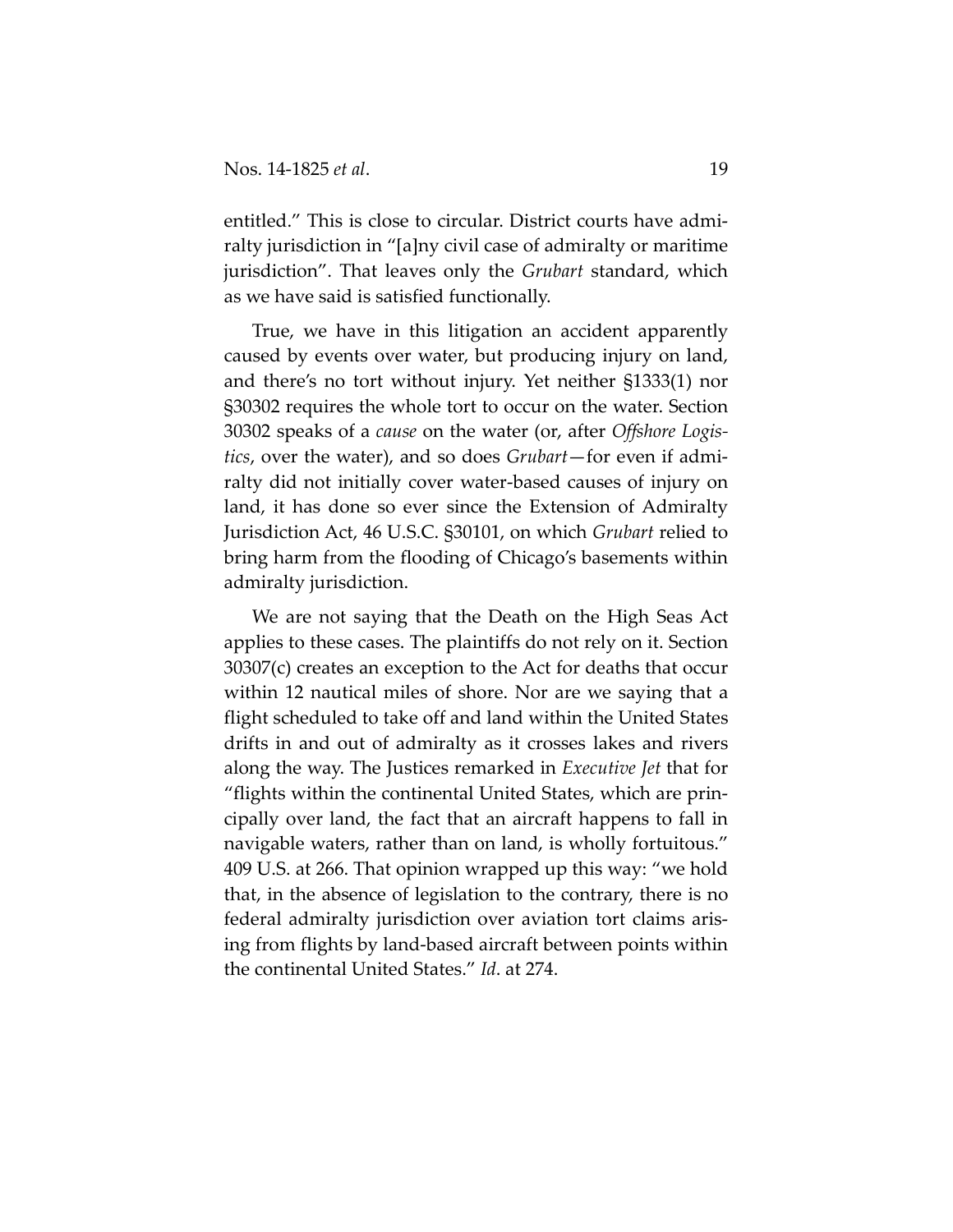But Asiana 214 was a trans-ocean flight, a substitute for an ocean-going vessel—as flights from the contiguous United States to and from Alaska, Hawaii, and overseas territories also would be—and thus within the scope of *Executive Jet*'s observation that this situation "might be thought to bear a significant relationship to a traditional maritime activity". *Id*. at 271. The Supreme Court's holding in *Offshore Logistics* that an accident caused by problems in airplanes *above* water should be treated, for the purpose of §30302, the same as an accident caused *on* the water carries the implication that the general admiralty jurisdiction of 28 U.S.C. §1333(1) also includes accidents caused by problems that occur in transocean commerce. Admiralty then supplies a uniform law for a case that otherwise might cause choice-of-law headaches.

Most appellate decisions on this subject since *Executive Jet* agree. See *Miller v. United States*, 725 F.2d 1311, 1315 (11th Cir. 1984) (flight from Bahamas to Florida is within admiralty jurisdiction); *Williams v. United States*, 711 F.2d 893, 896 (9th Cir. 1983) (flight from California to Hawaii is within admiralty jurisdiction); *Roberts v. United States*, 498 F.2d 520, 524 (9th Cir. 1974) (flight from California to Vietnam is within admiralty jurisdiction). The one exception, *United States Aviation Underwriters, Inc. v. Pilatus Business Aircraft, Ltd.*, 582 F.3d 1131 (10th Cir. 2009) (flight between Japan and Russia), stressed that the flight was not commercial; maybe the Tenth Circuit would find admiralty jurisdiction for commercial aviation such as Asiana 214. It is enough for us to say that we accept the majority position.

Plaintiffs tell us that, even if the events come within §1333(1), Boeing still was not allowed to remove the suits under 28 U.S.C. §1441(a). Yet that section permits removal of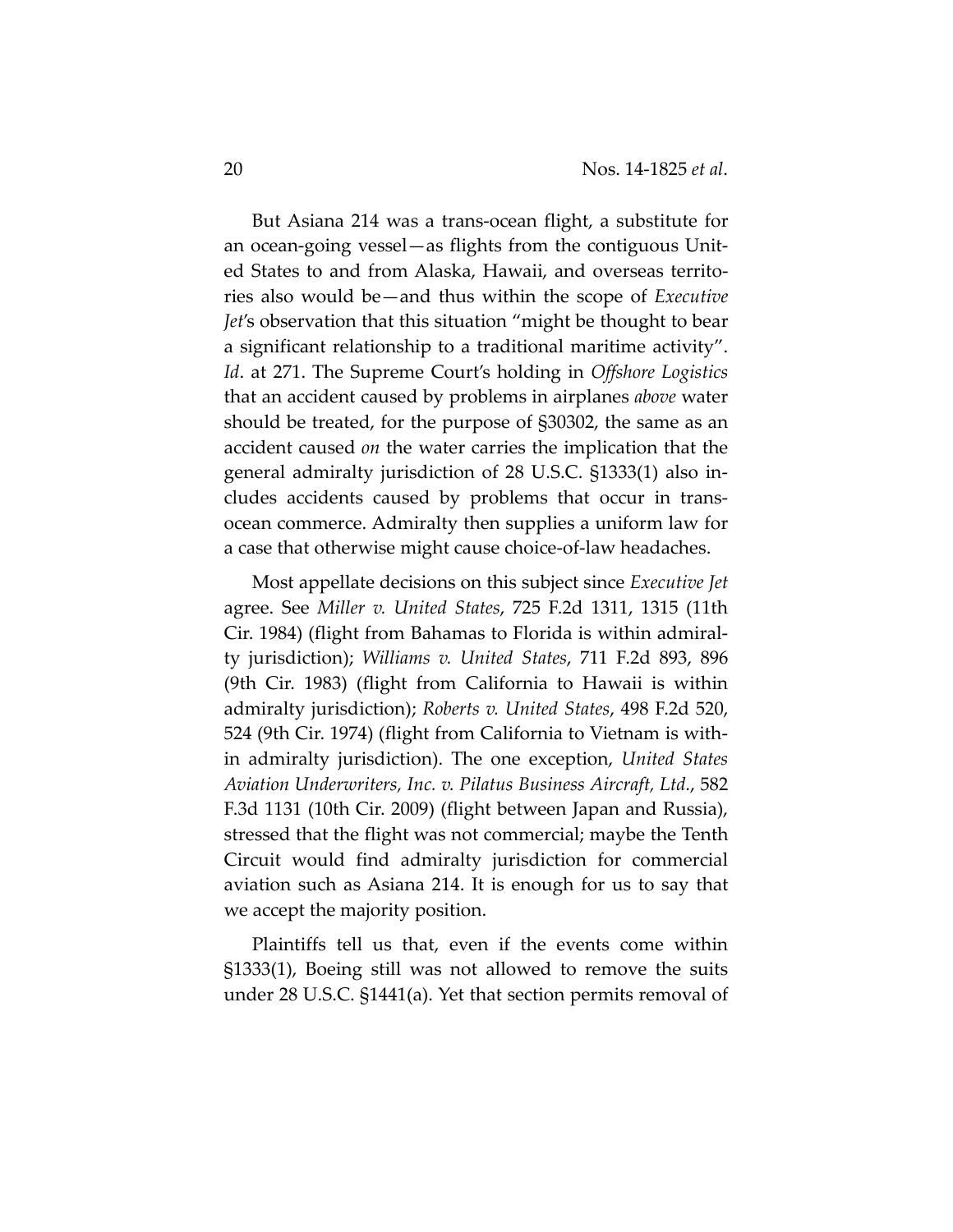any suit over which a district court would have original jurisdiction—and, if these suits are within the admiralty jurisdiction, that condition is satisfied. Plaintiffs' brief asserts: "admiralty jurisdiction does not provide a basis for removal absent an independent basis for federal jurisdiction. *Oklahoma ex rel. Edmondson v. Magnolia Marine Transp. Co*., 359 F. 3d 1237, 1241 (10th Cir. 2004) (no removal of admiralty actions in the absence of independent basis for removal); *Morris v. TE Marine Corp*., 344 F. 3d 439, 444 (5th Cir. 2003) (same); *In re Chimenti*, 79 F. 3d 534, 537 (6th Cir. 1996) (same); *Servis v. Hiller Sys. Inc*., 54 F.3d 203, 207 (4th Cir. 1995) (same)." There plaintiffs stop; they don't explain why.

The appellate cases cited in this passage rely on *Romero v. International Terminal Operating Co*., 358 U.S. 354 (1959), which took the saving-to-suitors clause at the end of §1333(1) to mean that plaintiffs who elect to litigate a common-law maritime claim in state court are entitled to keep their preferred forum, when the defendant is a citizen of the forum state, unless some other jurisdictional grant also applies and permits removal. To put this otherwise, *Romero* held that an admiralty claim under §1333 is not a federal-question claim under §1331, for federal questions always have been removable without regard to the defendant's citizenship or residence.

Oddly, however, plaintiffs do not mention the saving-tosuitors clause and do not cite *Romero* or any similar decision by the Supreme Court. Perhaps they have left them out because they no longer provide assistance. When the Supreme Court decided *Romero*, and when the courts of appeals decided the four cases on which plaintiffs rely, 28 U.S.C. §1441(b) said this: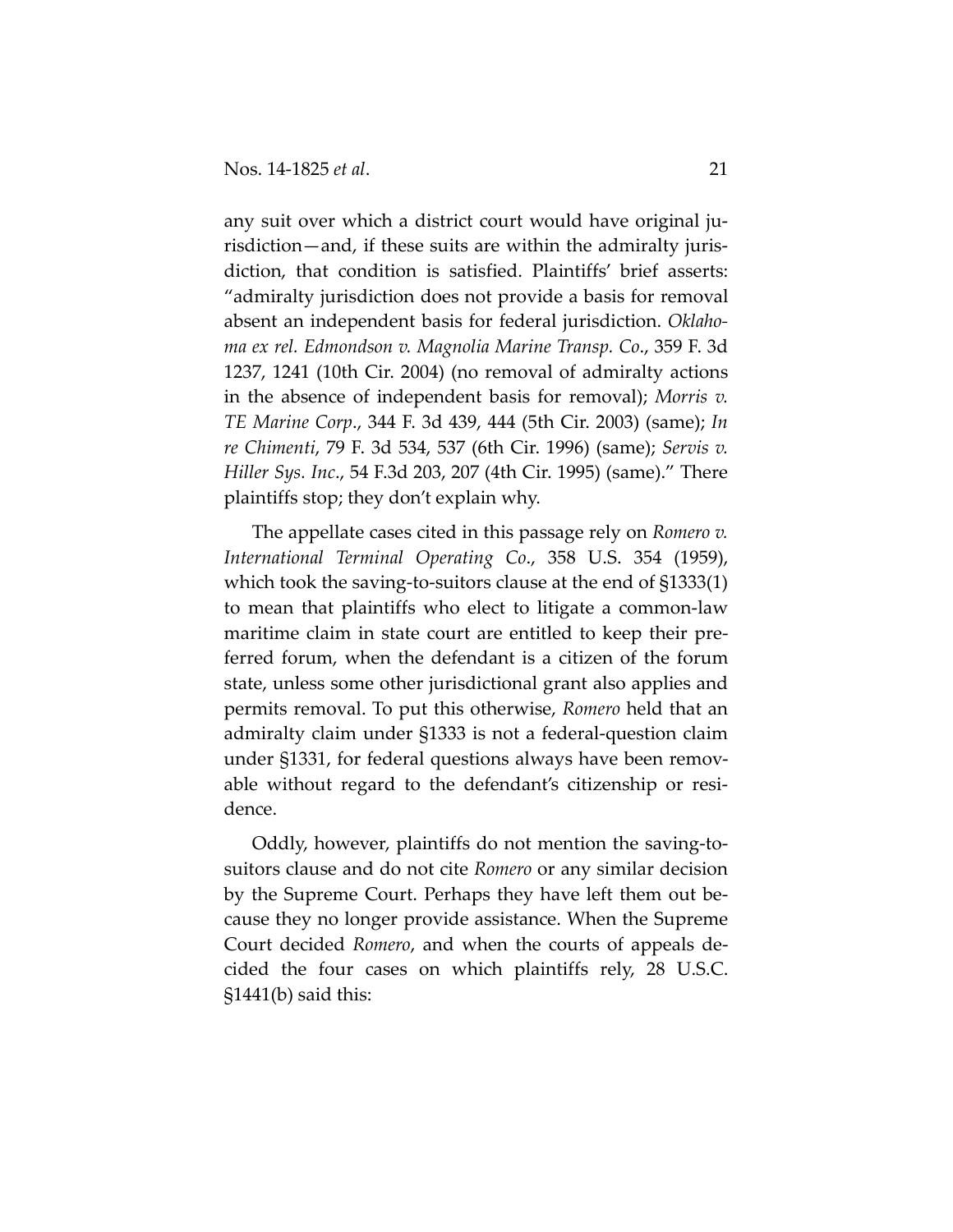Any civil action of which the district courts have original jurisdiction founded on a claim or right arising under the Constitution, treaties or laws of the United States shall be removable without regard to the citizenship or residence of the parties. Any other such action shall be removable only if none of the parties in interest properly joined and served as defendants is a citizen of the State in which such action is brought.

That's why it mattered in *Romero* whether a maritime case under §1333(1) counted as one arising under federal law (sentence one) or as an "other" action within federal jurisdiction (sentence two). The Court held in *Romero* that it was an "other" action. If the language had remained unchanged, it would matter to our case as well, for Boeing's headquarters are in Illinois. But in 2011 Congress amended §1441(b) to read:

(b) REMOVAL BASED ON DIVERSITY OF CITIZENSHIP.—(1) In determining whether a civil action is removable on the basis of the jurisdiction under section 1332(a) of this title, the citizenship of defendants sued under fictitious names shall be disregarded. (2) A civil action otherwise removable solely on the basis of the jurisdiction under section 1332(a) of this title may not be removed if any of the parties in interest properly joined and served as defendants is a citizen of the State in which such action is brought.

Federal Courts Jurisdiction and Venue Clarification Act of 2011, §103, Pub. L. No. 112-63, 125 Stat. 759. This amendment limits the ban on removal by a home-state defendant to suits under the diversity jurisdiction.

Perhaps it would be possible to argue that the saving-tosuitors clause itself forbids removal, without regard to any language in §1441. But plaintiffs, who have not mentioned the saving-to-suitors clause, do not make such an argument. We do not think that it is the sort of contention about sub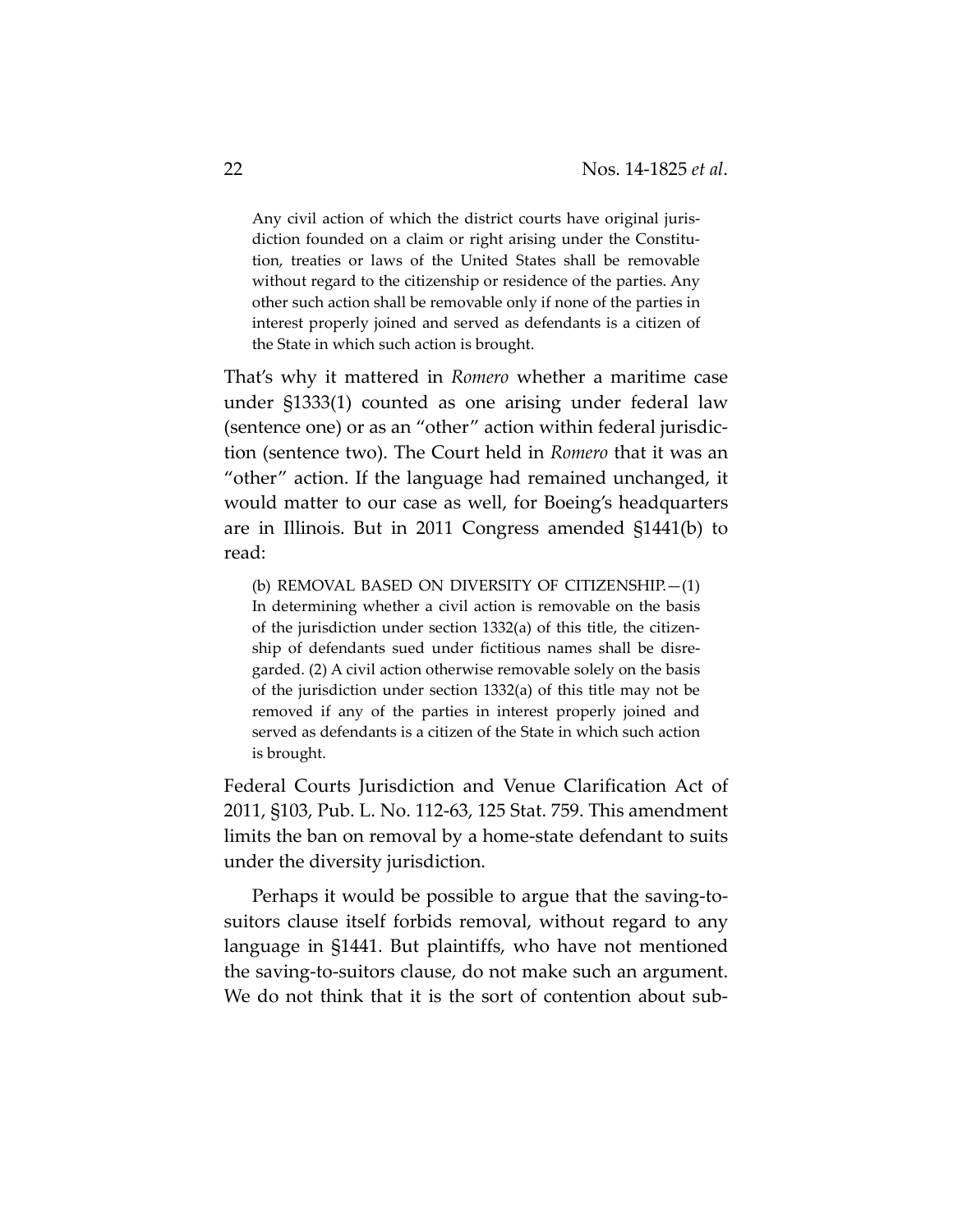ject-matter jurisdiction that a federal court must resolve even if the parties disregard it. Our conclusion that §1333(1) supplies admiralty jurisdiction shows that subject-matter jurisdiction exists. Plaintiffs thus could have filed these suits directly in federal court (as many victims of this crash did). If the saving-to-suitors clause allows them to stay in state court even after the 2011 amendment, they are free to waive or forfeit that right—which given the scope of §1333(1) concerns venue rather than subject-matter jurisdiction. Boeing therefore was entitled to remove these suits to federal court.

#### **IV**

One observation in closing. Our conclusions about admiralty jurisdiction, and the appellate-jurisdiction ruling that allowed us to consider the admiralty question, are compatible with the Multiparty, Multiforum Trial Jurisdiction Act of 2002, codified in 28 U.S.C. §1369 and §1441(e). This statute supplies federal jurisdiction when an accident with multistate features entails the deaths of 75 or more persons. Like most other grants of federal jurisdiction, it does not say that it is an exclusive means to federal court. A law granting one sort of jurisdiction does not implicitly negate others. See, e.g., *Breuer v. Jim's Concrete of Brevard, Inc*., 538 U.S. 691 (2003). No one doubts, for example, that if an air crash has only one victim, that person's estate could sue the plane's manufacturer under the diversity jurisdiction, 28 U.S.C. §1332, if they were citizens of different states. Likewise with the admiralty jurisdiction. Federal litigation in most air crashes will continue to rely on the diversity jurisdiction (potentially including the Class Action Fairness Act, §1332(d), if more than 100 injured persons pursue a class action or a mass action) or the Multiparty, Multiforum Trial Jurisdiction